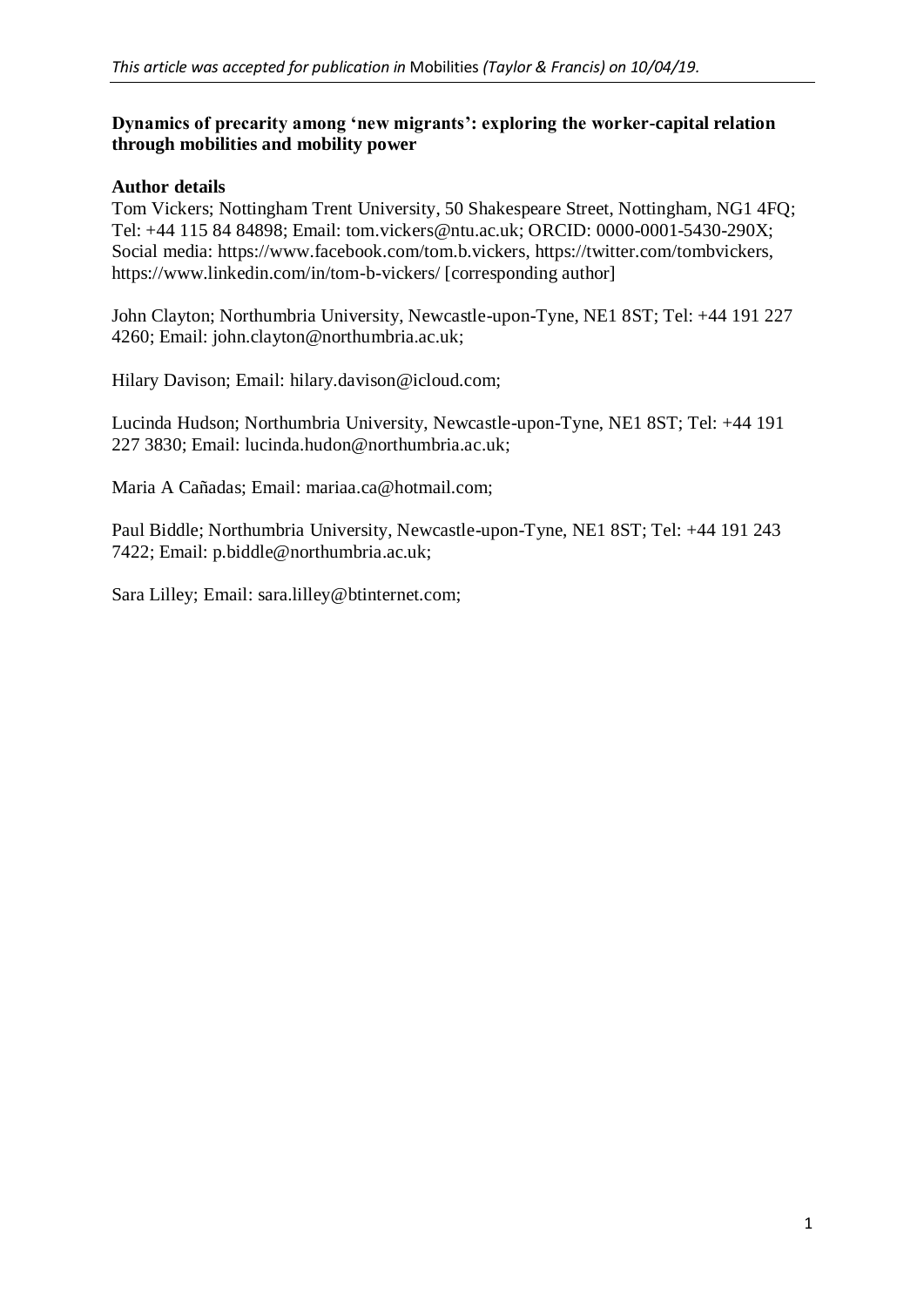# **Dynamics of precarity among 'new migrants': exploring the worker-capital relation through mobilities and mobility power**

### **Abstract**

This article conceptualises the role of mobilities within precarious working and living conditions, drawing on qualitative analysis of interviews  $(n=52)$  and a policy seminar  $(n=50)$ in North-East England. It focuses on refugees, asylum seekers, and Eastern European EU migrants, as policy-constructed groups that have been identified as disproportionately concentrated in precarious work. The article develops three 'dynamics of precarity', defined as 'surplus', 'rooted', and 'hyper-flexible', to conceptualise distinct ways of moving that represent significant variations in the form that precarity takes. The article concludes that understanding precarity through mobilities can identify points of connection among today's increasingly heterogeneous working class.

### **Keywords**

asylum, refugees, UK, precarity, EU, migration, mobility power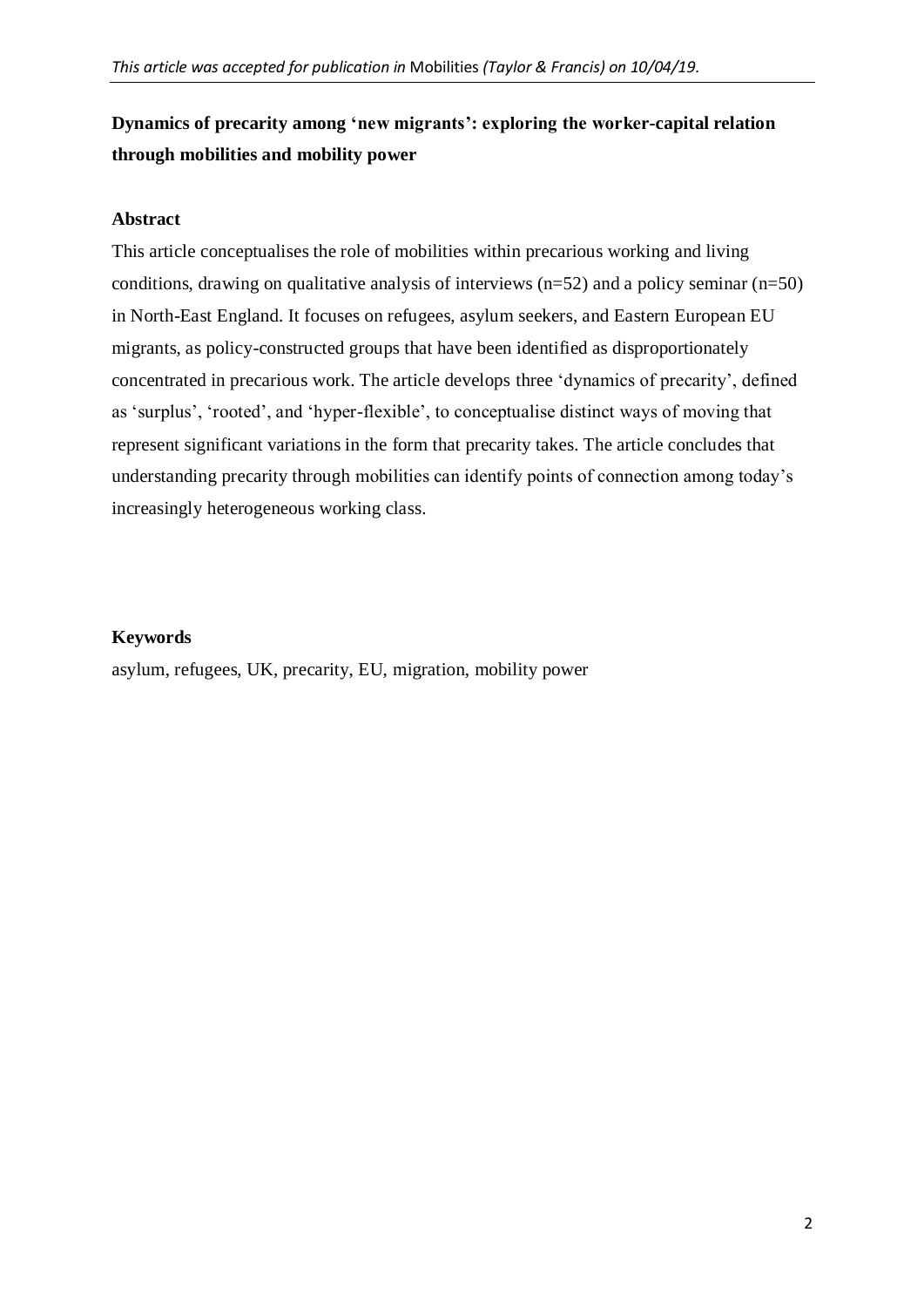#### **Introduction**

Precarious conditions of work and life, or 'precarity', have received increasing attention across a number of disciplines and fields, including Sociology, Geography, migration studies, labour studies, and urban studies (e.g. Standing 2011; Meehan and Strauss 2015; Jirón and Imilan 2015). Precarity has been identified as characteristic of the experience of growing numbers of people, yet highly varied in its intensity and form. This article examines precarity among a particular subset of the population (new migrants) in a particular place (North-East England), and uses a focus on mobility to conceptualise differences and points of connection between varied forms of precarity. Through this analysis, the article draws attention to: (a) capital's simultaneous reliance on migrant labour en masse and migrants' disposability as individuals; (b) the importance of migrants' lives beyond the workplace for understanding the way mobilities are exercised; (c) the significance of mobility as both a central characteristic of precarious work and a field for workers' agency.

The article draws on empirical research during 2013-2016, using in-depth qualitative interviews with 40 migrants and 12 practitioners, and a policy seminar. This project focused on migrants from the 'EU10' countries<sup>1</sup>, refugees and asylum seekers<sup>2</sup>, all of whom are included in the definition of 'migrant' adopted by the United Nations Statistics Division (2013). These migrant categories were selected because they have all been stigmatised, have had their mobility problematized by significant sections of the media and political establishment (Philo, Briant and Donald 2013; Allen 2016), and exhibit concentrations in various forms of precarious, low-paid work and worklessness (Lewis et al. 2014; McCollum and Findlay 2015). These categories also present significant differences in countries of origin, immigration status and associated rights, and employment patterns. While there is a growing literature considering patterns of mobility/immobility associated with specific immigration categories (e.g. Alberti 2014; Andrijasevic and Sacchetto 2016; Bräuchler and Ménard 2017; Zhang 2017), there is a lack of research that looks across categories. This article addresses that gap by exploring differences and similarities across UK immigration categories, adding to literature such as Jordan and Brown (2007). This approach calls into question the rigid binaries, such as 'free versus forced', which often dominate discussions of migration (Lewis et al. 2014), while still retaining a focus on the influence of immigration categories in structuring mobility. Shifting the focus beyond particular immigration categories lays the groundwork for connecting discussions of mobility with conditions of exploitation affecting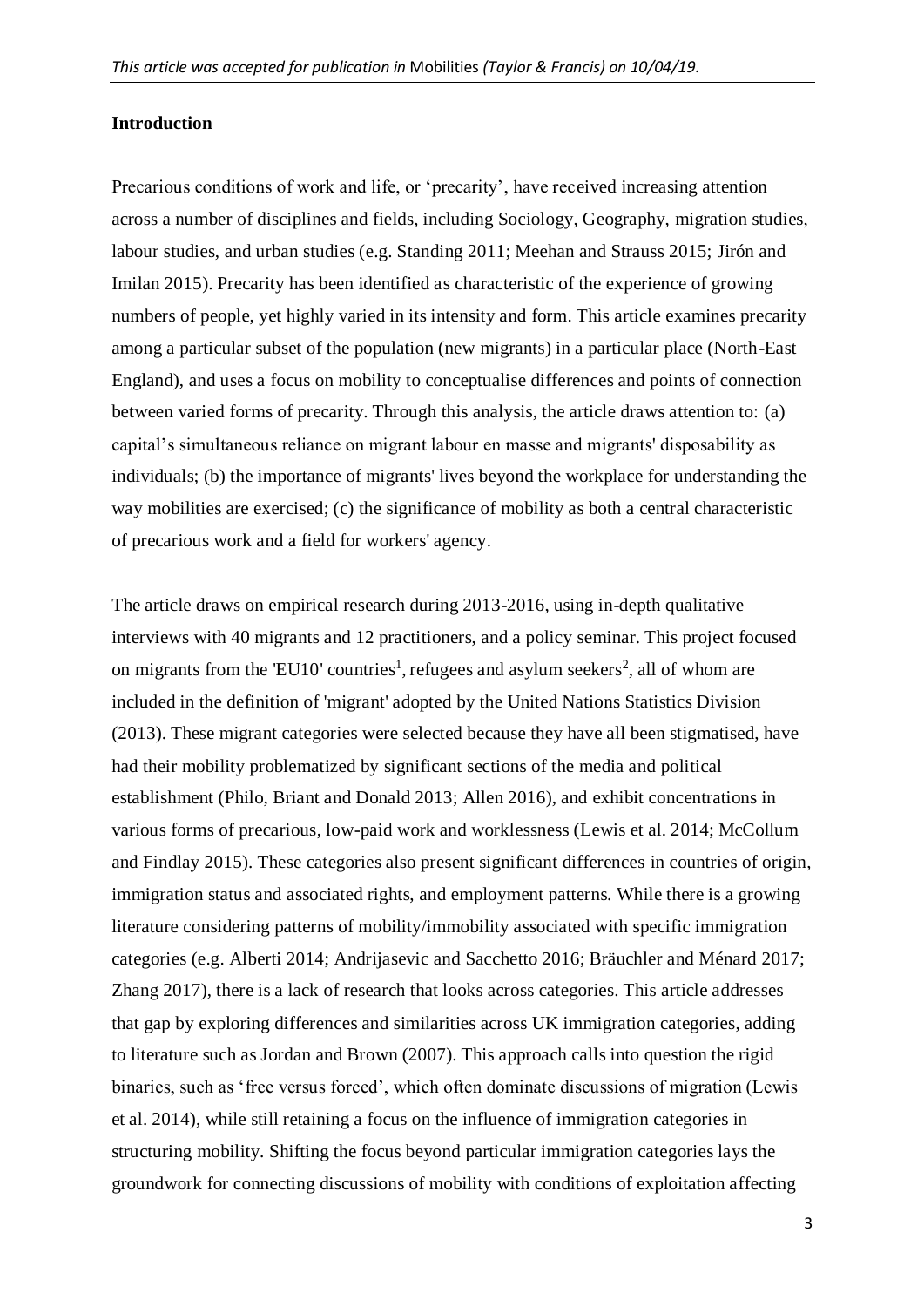other sections of the population. This offers a distinctive conceptual contribution, by reaching beyond the migrant/native divide and emphasising the centrality of mobility for all labour exploitation.

The article begins by summarising migrants' position in Britain's workforce and introducing the concepts of precarity, mobility and mobility power that shape the research question. The context of North-East England is then introduced, followed by the research methodology. The findings section develops a typology involving three 'dynamics of precarity' among research participants, using a qualitative thematic analysis. The article concludes with a discussion of the benefits of applying a mobilities lens to precarity and suggests that such an approach can help identify points of connection among an increasingly heterogeneous working class. Britain's uncertain future relationship with the European Union threatens further changes, but these are beyond the scope of the article.

#### **Migrants' position in the workforce**

Inequalities between and within countries play a significant role in shaping migration patterns. Bloch and McKay (2016, 5) note 'uneven opportunities to migrate, with border controls aimed at excluding some groups while the global elite can move freely; the growth of forced migration as a consequence of North/South relations and the need of capitalism for low-paid and often precarious workers'. The details of the international power relations underpinning these differential mobilities are beyond the scope of this article, but are described further in Lewis et al (2014) and Vickers (2019). International inequalities in wages, conditions, state support and overall standard of living encourage some migrants to accept wages and conditions that are poor by Britain's standards, but compare favourably to their country of origin (Anderson 2010). Britain's economy has an ongoing structural reliance on migrant labour (Anderson and Ruhs 2012), concentrated in sectors including hospitality and catering, construction, health and social care, food processing, agriculture, and domestic work (Clarke 2017). The British state has actively intervened to shape migration according to the needs of the economy, articulated in recent decades as 'managed migration' (Jordan and Brown 2007). Policy-constructed categories, such as 'EU migrants', 'refugees', and 'asylum seekers', can be de-humanising and mask internal diversity, but are useful as a starting point for analysis to foreground the role of immigration controls in shaping labour (Anderson 2010).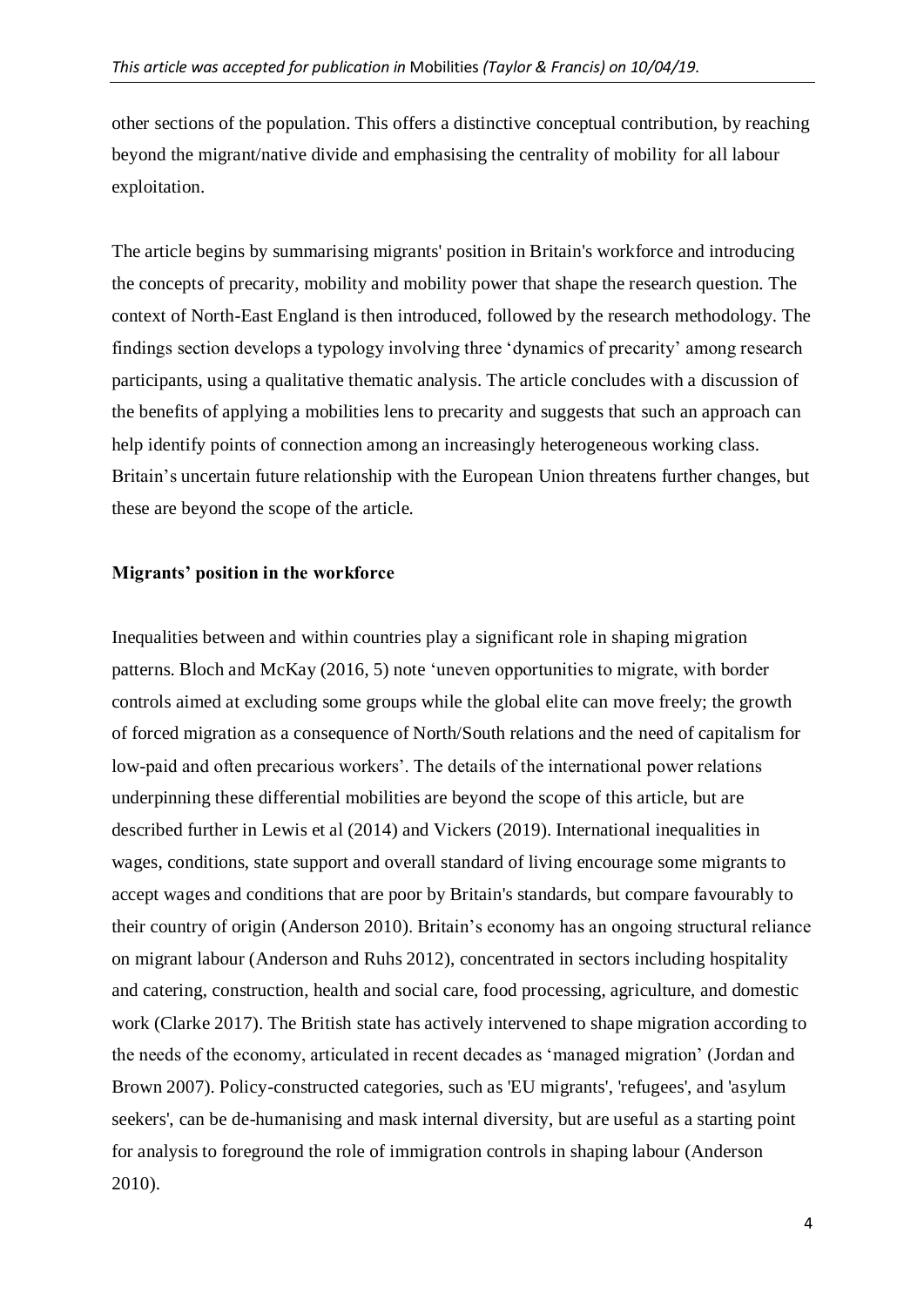Although there is significant diversity among EU10 migrants, overall since the EU10 countries joined the EU in 2004 and 2007 their citizens' migration to Britain has been characterised by: high rates of employment; long hours; concentration in insecure jobs; low wages; and downward class mobility (Stenning and Dawley 2009; Sporton 2013; McCollum and Findlay 2015). Their access to state welfare has been limited compared to British citizens, increasing pressure to accept whatever work is on offer or to leave the country. EU10 migrants are disproportionately concentrated in agency employment. The Agency Workers Directive introduced in October 2011 allowed agency workers 'equal treatment' with employees, but only after a 12-week qualifying period in the same job, incentivising short-term hiring by employers (Sporton 2013).

Many refugees in Britain have high levels of motivation to work and relevant qualifications, yet as a group they have high rates of unemployment and those in work are disproportionately concentrated in low-paid, low-status jobs (Phillimore and Goodson 2006; Fletcher 2011; Vickers et al. 2016). Most asylum seekers awaiting the outcome of their application, and all those who have been rejected, are prohibited from taking paid work, meaning that many of those who do secure leave to remain enter the labour market as longterm unemployed.

Further comparisons between these categories of migrants and the general population can be made using the Survey of New Refugees, which included 5,696 refugees during 2005-2009, and the Annual Population Survey, which identifies those born in Poland, which accounted for the largest number of EU10 migrants during this period. Data from these sources is included in the Appendices. Comparing those between the ages of 16-64, this data highlights high rates of unemployment and temporary work amongst refugees, low average wages for Polish workers, and disproportionate concentrations of both groups in sectors and roles associated with low-paid, low-status and insecure jobs. Additionally, relatively high proportions of Polish workers who reported looking for paid work in the previous four weeks despite high employment rates suggest low job satisfaction or perceived job security in their current work.

### **Theorising precarity and the labour process through mobilities**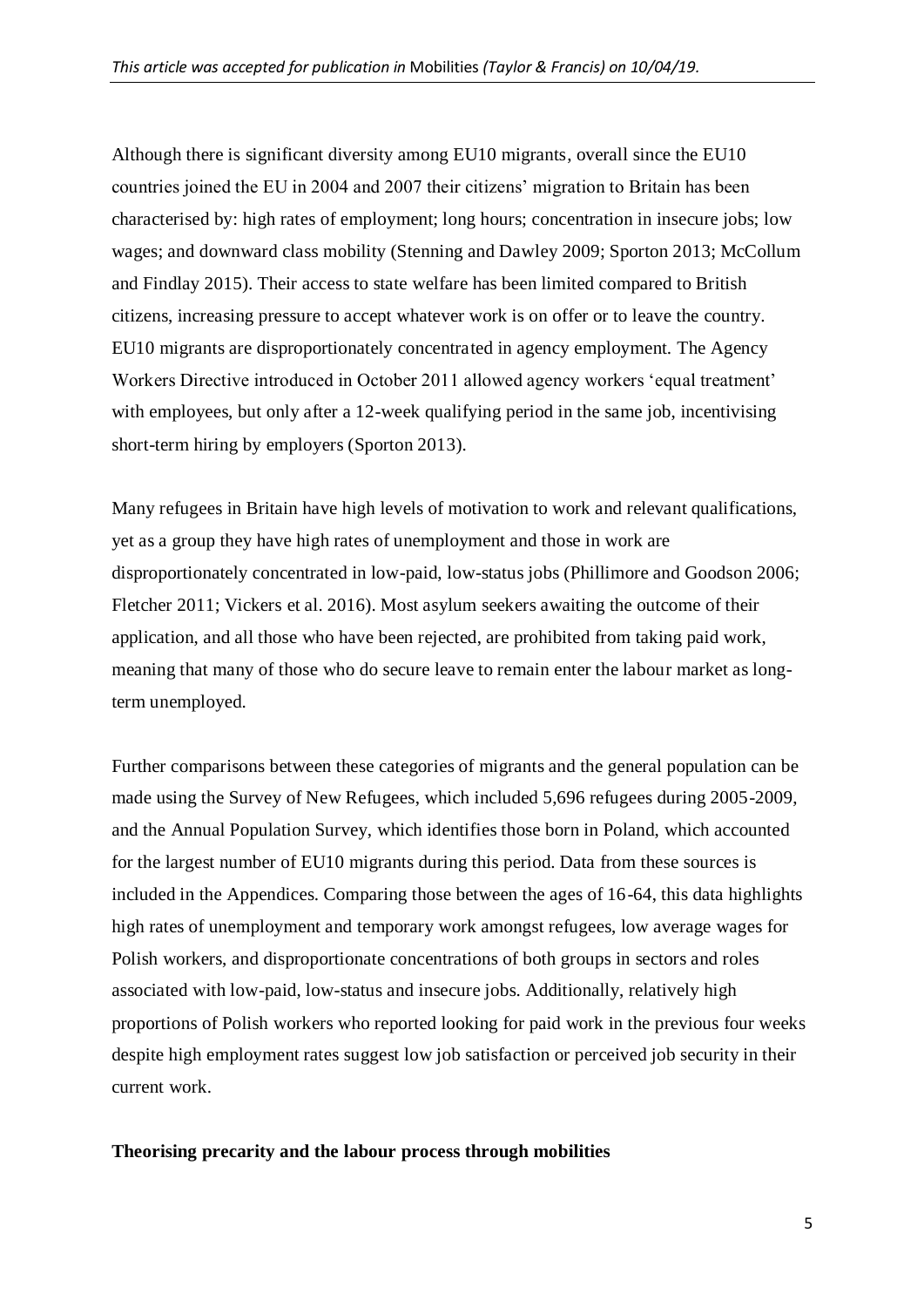A mobilities lens is used here to explore precarious conditions among new migrants. Jørgensen (2015, 3) suggests that 'Broadly speaking, the interrelated concepts [of precarity, precariousness and precariat] refer to decades of neoliberal policy hegemony resulting in flexibilization of the labour markets, insecurity, uncertainty and risks across social strata'. This broad definition is adopted for the purposes of this article. Precarity takes many forms, and has been understood as process, political practice, performance, tendency, category, structural condition, and state. A focus on mobilities offers one way to make sense of this multiplicity.

Unlike Standing (2011), who associates precarity with the emergence of a new 'precariat' class as part of a post-Fordist<sup>3</sup> epoch, we agree with those such as Mitropoulos (2006) and Munck (2013), who point out that precarious conditions have been the norm historically and globally for most people living under capitalism. Nevertheless, there have been significant social and economic transformations in recent decades, producing particular experiences of insecurity that are both part of a generalised tendency for growing numbers of people, and cluster socially and geographically in ways that lead to qualitatively distinct experiences for particular groups (Waite 2009).

Attention to labour process (Braverman 1998; Smith 2006), situates precarity within labourcapital relations. As Alberti (2014) notes, labour process scholars have devoted significant attention to the 'elasticity' of labour, in other words labour's ability to produce a greater or lesser quantity of value in a given amount of time. Marx conceives of labour as 'setting in motion arms and legs, head and hands, the natural forces of [their] body' (1890/2003: 173). His labour theory of value builds on this, suggesting that profits rely fundamentally on control over the movement of human bodies, to extract the maximum production for a given wage. Capital, commodities and labour must all move to function, but more fundamentally the transformative, productive capacity of humans can only be realised through dynamic activity, and directing human activity to the production and capture of surplus value requires control over that activity. Mobility, defined as 'something that moves or is *capable* of movement' (Urry 2007, 7), can thus be seen as fundamental to the labour-capital relation and a useful lens to examine precarity.

Building on the connections Eriksson, Hane-Weijman and Henning (2018) draw between geographical mobility and sectoral mobility, and Kesserling's (2014) analysis of mobility and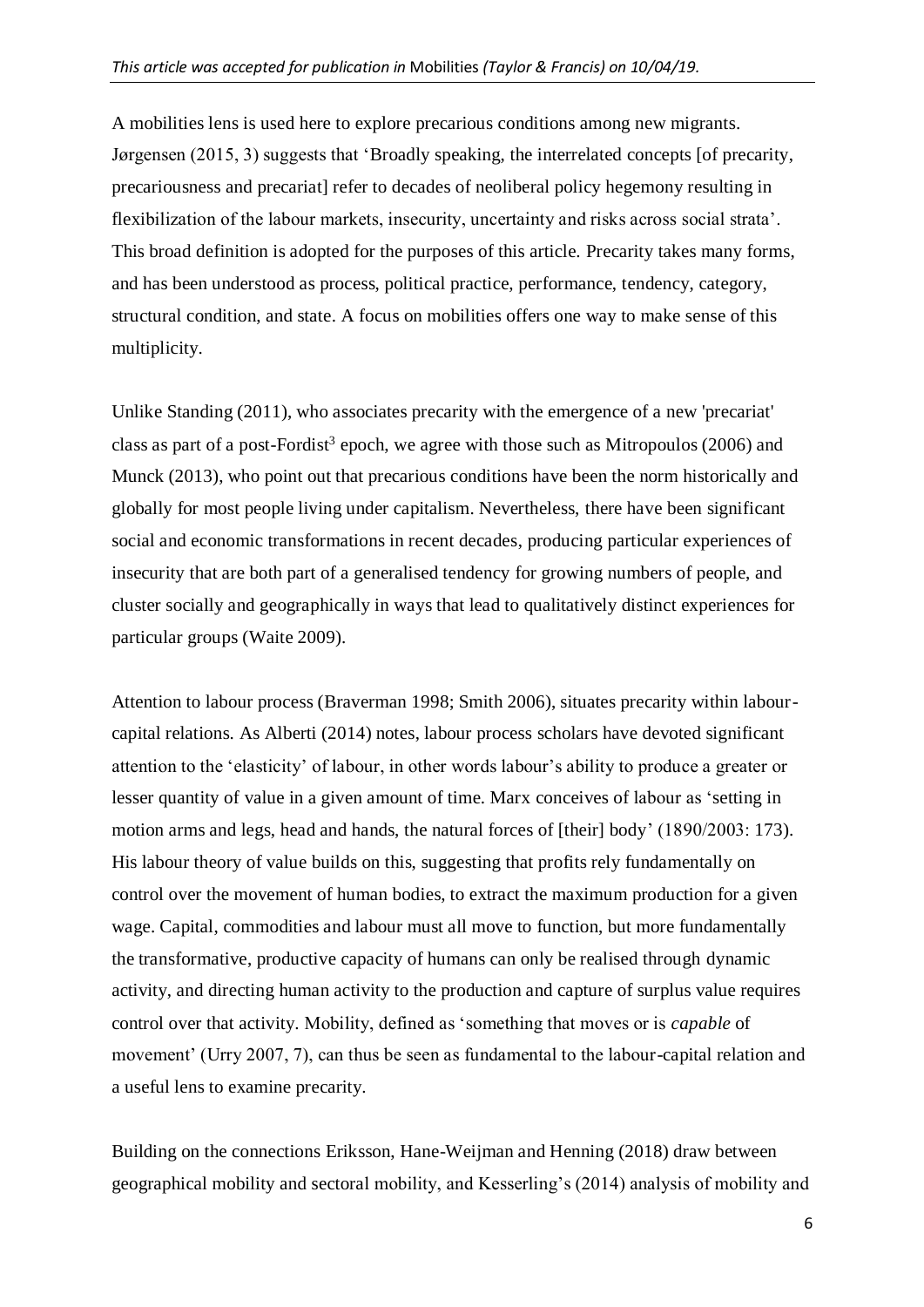power, we consider mobility here in three interrelated senses: job mobility, representing movement between waged labour roles that sometimes also involves movement between employers or sectors; geographical mobility, which may range in scale from local to international movements; and the dynamic exercise of labour power, in the Marxian sense of the capacity to work, the motion of arms and legs, head and hands, directed within the labour process according to employers' needs. At times, the distinction between these mobilities blur, reflecting their shifting interconnections.

Frequent job mobility, or at least the constant threat of it, may be seen as a fundamental feature of precarity. Weak commitment by employers toward individual workers, evident for example where an employer avoids investing in training because they do not expect workers to stay in the same job for long, can contribute to insecurity. In some cases, workers may reciprocate with a lack of commitment to a particular job or even a particular sector. This can manifest in low levels of intensity and consistency of work, or a lack of investment in the development of job- or sector-specific skills and knowledge. It may also have the opposite effect, with insecurity putting pressure on workers to engage in skills development beyond their paid hours and to work more intensively, in the hope that this will solicit greater employer investment in the worker (Smith 2006). As Alberti (2014) shows, relationships between employer expectations, mobility, and workers' agency are highly varied. Job mobility does not inevitably translate into precarity, with the outcome resting on the degree of agency afforded to the worker and the availability of other sources of support outside the waged relation, as scholars of social reproduction have highlighted (e.g. Meehan and Strauss 2015).

Geographical mobility also features prominently within the literature about precarity, albeit often implicitly, through a focus on international migrants as distinctively precarious subjects (e.g. Casas-Cortés 2014; Lewis et al. 2014; Paret and Gleeson 2016; Jørgensen 2016); although there is less discussion of migrants' *within-country* mobility. Multiple factors associated with migration can be understood as contributing to precarity, but do not derive inevitably from migration itself. Rather, as Anderson (2010) argues, international structural inequalities combine with state policies to produce conditions of precarity as part of the same process of immigration controls that separates workers of different countries and places them within different labour regimes (also Wills et al. 2010; Jones 2016). In some cases, states explicitly restrict the length of stay for specific immigration categories, imposing a form of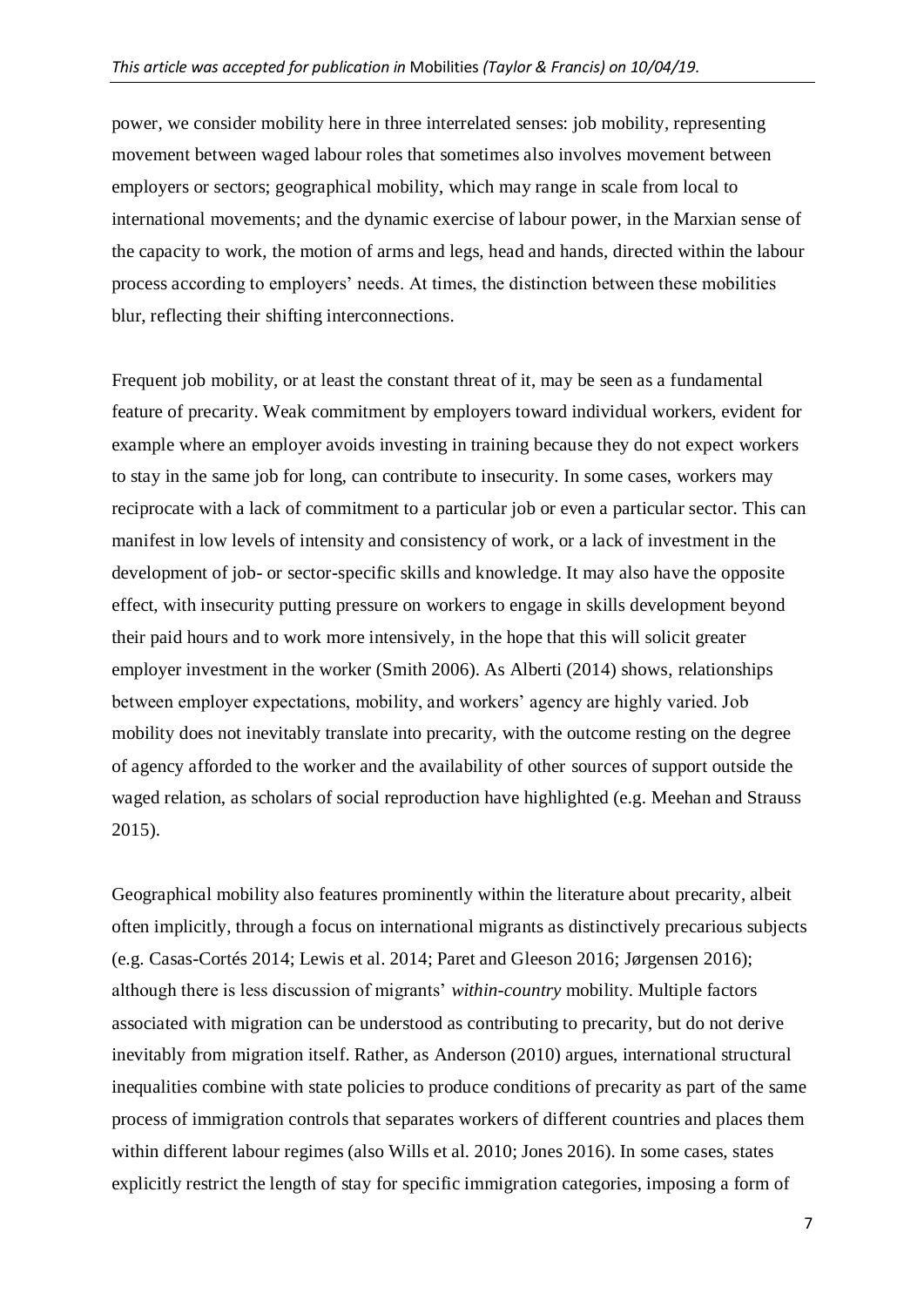forced mobility in jobs and geography that sustains an ever-present mass of labour while creating a constant churn in its membership. Varying knowledge about labour norms and rights can also play a role, particularly where their immigration status is insecure, and where union membership is lower. This may be compounded by language differences. Anderson (2010, 308) shows how age demographics and the presence or absence of family members are also shaped by immigration controls, with visa requirements and restrictions on access to public funds making it more likely that migrants in some categories will be young and without dependents, increasing their capacity to work long hours including evenings and weekends. Reduced access to state welfare on the basis of immigration status also plays a role, as an intensified manifestation of a wider trend of workfarist welfare reform that makes state welfare conditional on engagement in waged labour. This has increased 'labour market competition, especially in the low-wage and insecure segment', which 'translates into workplace discipline through the well-known mechanism of insecurity' (Greer 2016, 165,170).

Within a labour process frame, precarity can be theorised as the net effect of a set of conditions that shift power toward capital, to 'stretch' labour and increase absolute surplus value through more intensive work and longer hours, and to increase relative surplus value, by reducing wages. Insecurity can act as a lever to compel workers to take responsibility for disciplining their own movements according to the needs of capital. Within this struggle between labour and capital, mobility represents 'a double terrain of control and resistance against the precarious conditions of life and work' (Alberti 2014, 878). Mobility between places or jobs can facilitate the rearrangement of workers into positions that increase their exploitation through increased control by employers over movement within the labour process, or alternatively can increase workers' ability to resist. The decisive question is therefore not whether mobility occurs, but under whose direction and the extent to which it is shaped by the interests of labour or capital.

We use 'Mobility power' to express the agency of workers to direct their own mobility, in all of the above senses – between jobs, between places, and within the labour process. This expands on its use by Smith (2006), to describe movement between firms. Whereas Smith (2006) uses mobility power to describe workers' agency in moving between jobs, as one element of the labour process distinct from effort, mobility power is used here holistically, to describe workers' control over their movement between places, between employers, and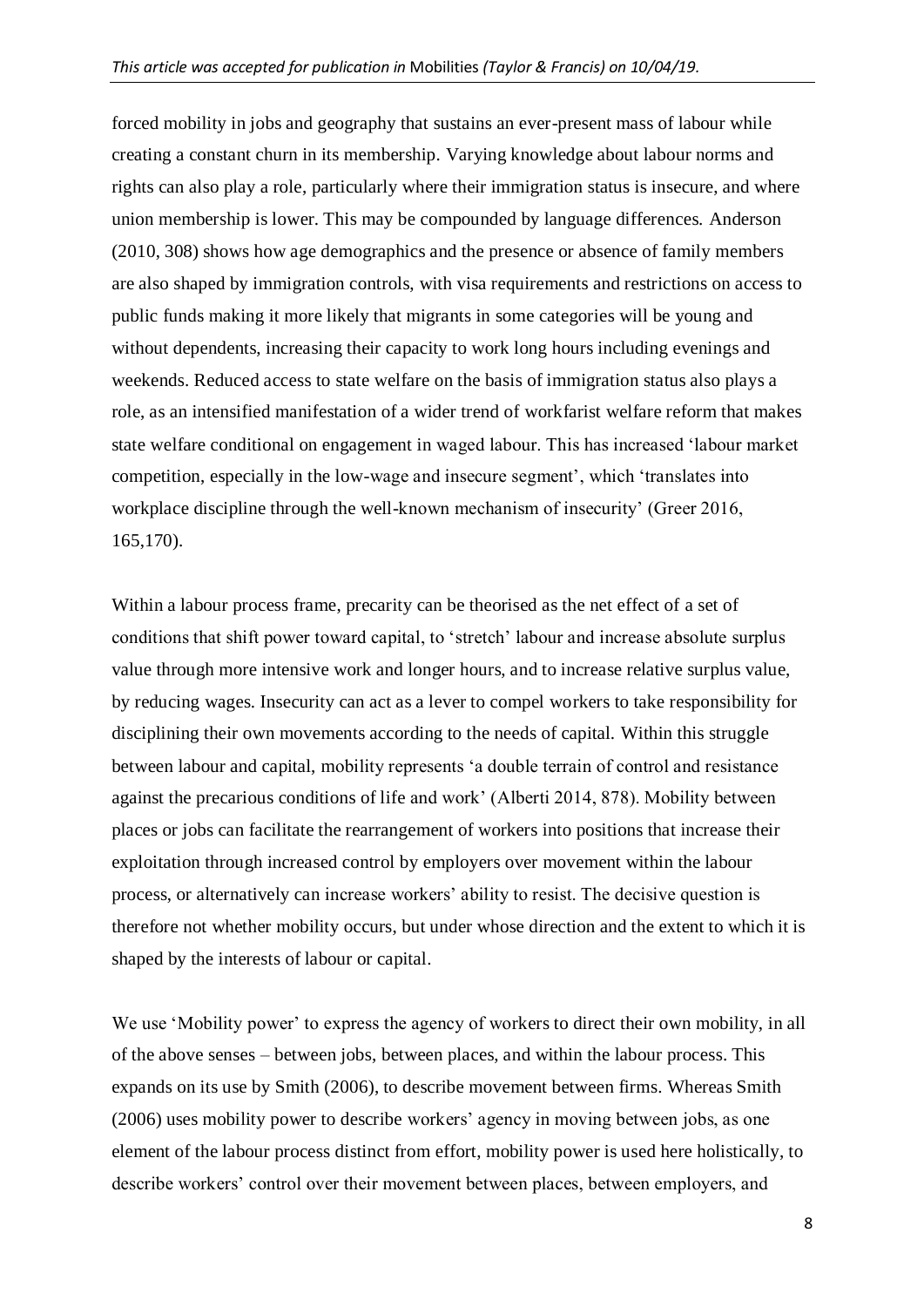within the workplace, understanding all three forms of mobility to be interconnected. Defined in this way, mobility power also determines workers' control over how much effort they expend. It can be seen as the antithesis of labour discipline exerted by capital. Mobility power may be employed by workers to stay just as it may be exercised to move. This is consistent with Lewis et al.'s (2014) definition of precarity through a continuum of unfreedom, but focuses the lens more specifically on freedom to decide whether, how, where and when to move. This enables an exploration of 'the tension between fixity and motion' (Gill, Caletrío and Mason 2011, 302), which is an important concern for mobilities research more broadly, with particular reference here to the labour process.

This discussion prompts a question that is central to what follows:

# *What roles do mobility and mobility power play in the production of precarity among recent migrants?*

This will be explored through a focus on North-East England, in order to explore the interaction of international, national, regional and local factors. North-East England is a particularly interesting case due to the limited previous research on migration to the region, and the prevalence of precarious work within the region. It offers a significant addition and comparison to studies that have focused on a limited pool of English metropolitan centres (e.g. Wills et al. 2010; Alberti 2014; Cenci 2017), and highlights the significance of mobility even within a region that, despite significant recent increases, has had relatively low levels of international migration over the last century

### **The regional context**

This article uses the Office for National Statistics definition of North-East England, shown in Figure 1.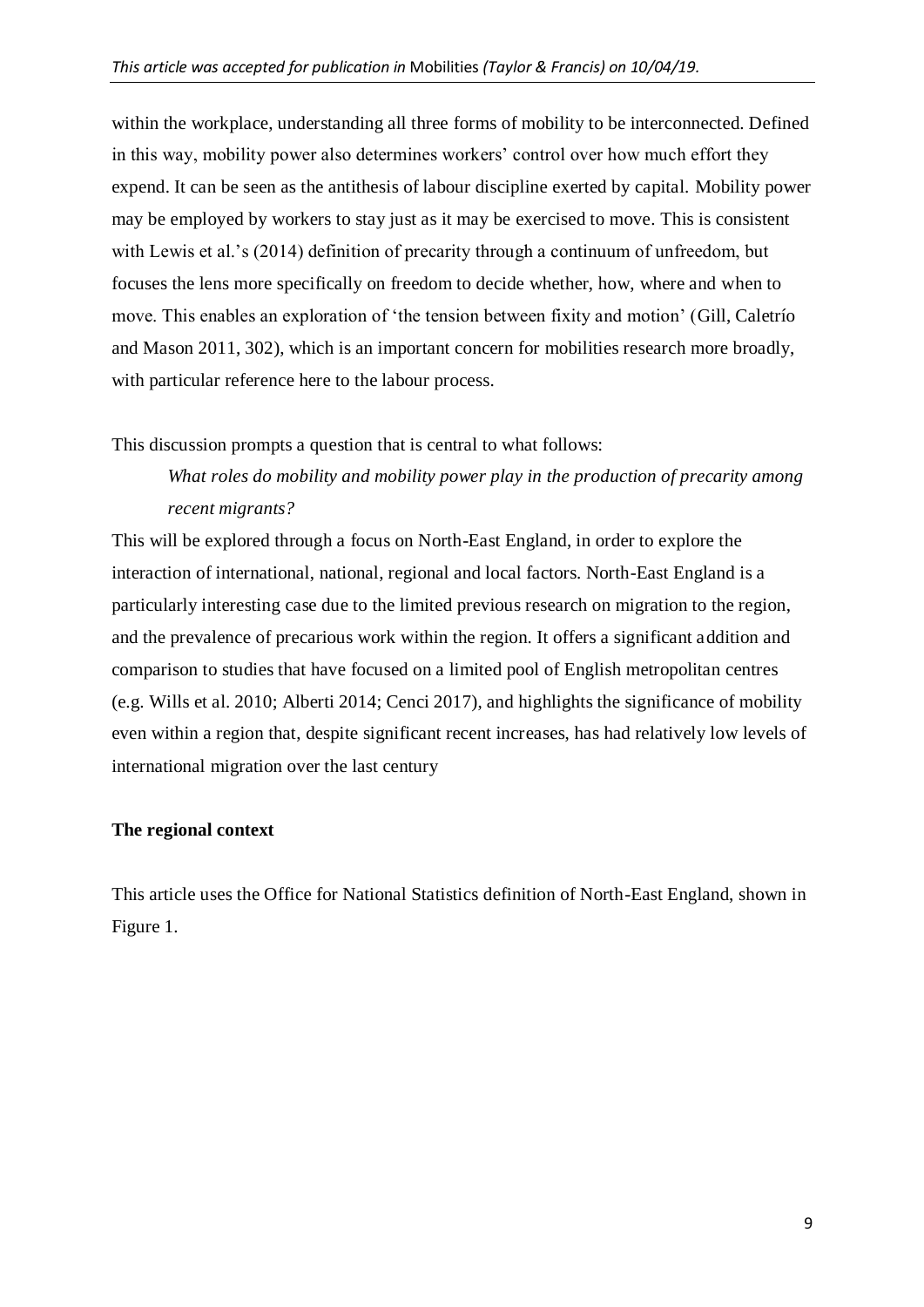

FIGURE 1: Map of North-East England with English/Scottish border

© Crown Copyright and Database Right (2018). Ordnance Survey (Digimap Licence)

This includes significant urban areas of Newcastle, Sunderland and Middlesbrough, smaller yet historically important centres like Durham, coastal settlements, and considerable rural areas encompassing moorland, forests, undeveloped coastlines and agricultural land.

North-East England has a history of distinctive industrial work-based identities, socioeconomic peripheralisation (Tomaney and Ward 2000), but also intra-regional inequalities (Hudson 2005). It also has a long history of in- and out-migration, which has contributed to ethnic diversity, particularly around the region's ports and related industries that were built on migration (Renton 2007). Yet overall, the region is less diverse than some other English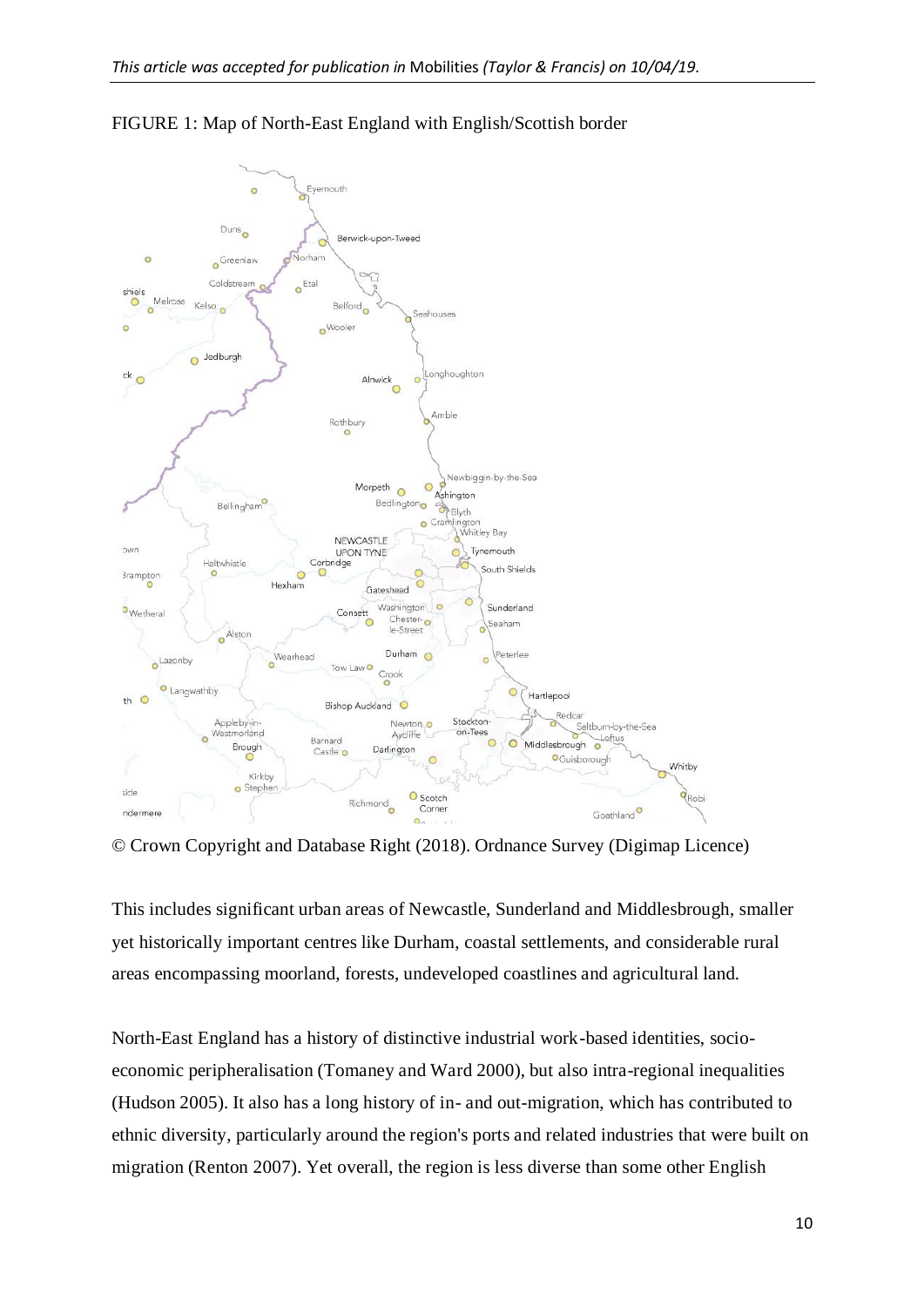regions, for example the North West, East and West Midlands, London and the South East, and has often been portrayed as England's quintessential 'white highlands' (Nayak 2003). This has also contributed to a lack of established support networks and employment opportunities for minority ethnic groups in much of the region, and a relative lack of research even concerning longer-established groups, such as those identifying as South Asian (Nayak 2017).

Since the late 1990s there has been a general increase in regional diversity by ethnicity and country of origin that does not have a single cause. For example, the number of residents recorded in the Census as born in Eastern Europe increased by 359% between 2001 and 2011, and the number of residents born in Africa increased by 112%, arriving through a variety of migration routes. Available statistics suggest that people born outside the UK account for around 5.2% of the region's population (ONS 2015). Migrant settlement has been unevenly spread, with major urban areas such as Newcastle and Middlesbrough receiving larger numbers, while some smaller centres such as Berwick have become home to significant numbers relative to the total population of the town. This new migration adds to longerestablished communities of migrants and their descendants.

Industries associated with chemicals, steel, shipbuilding and coalmining, which were previously central to the regional economy, have experienced long-term decline, leading to a low-waged economy dominated by service-sector and public-sector employment, alongside expansion in some high-tech industries, and a shortage of highly qualified workers (Stenning and Dawley 2009; North-East Chamber of Commerce interview). Since the financial crisis beginning in 2007, the region has experienced the consequences of austerity and welfare reform more severely than many other parts of Britain (Shaw et al. 2013; Clayton et al. 2015). The regional employment rate during February-April 2015 was 4.4% below the UK average and the unemployment rate in November 2015 was the highest of any UK region, at 8.8% (ONS 2016a). In 2014, the region had the lowest average gross disposable annual household income in Britain at £15,189 (ONS 2016b).

The intersection of this regional context with migrant categories associated with low-paid, precarious work informs the focus of this research, suggesting the possibility for particularly severe forms of insecurity and deprivation. Regional data on refugee employment is sparse (Crossley and Fletcher 2013) and administrative data and sources such as the Labour Force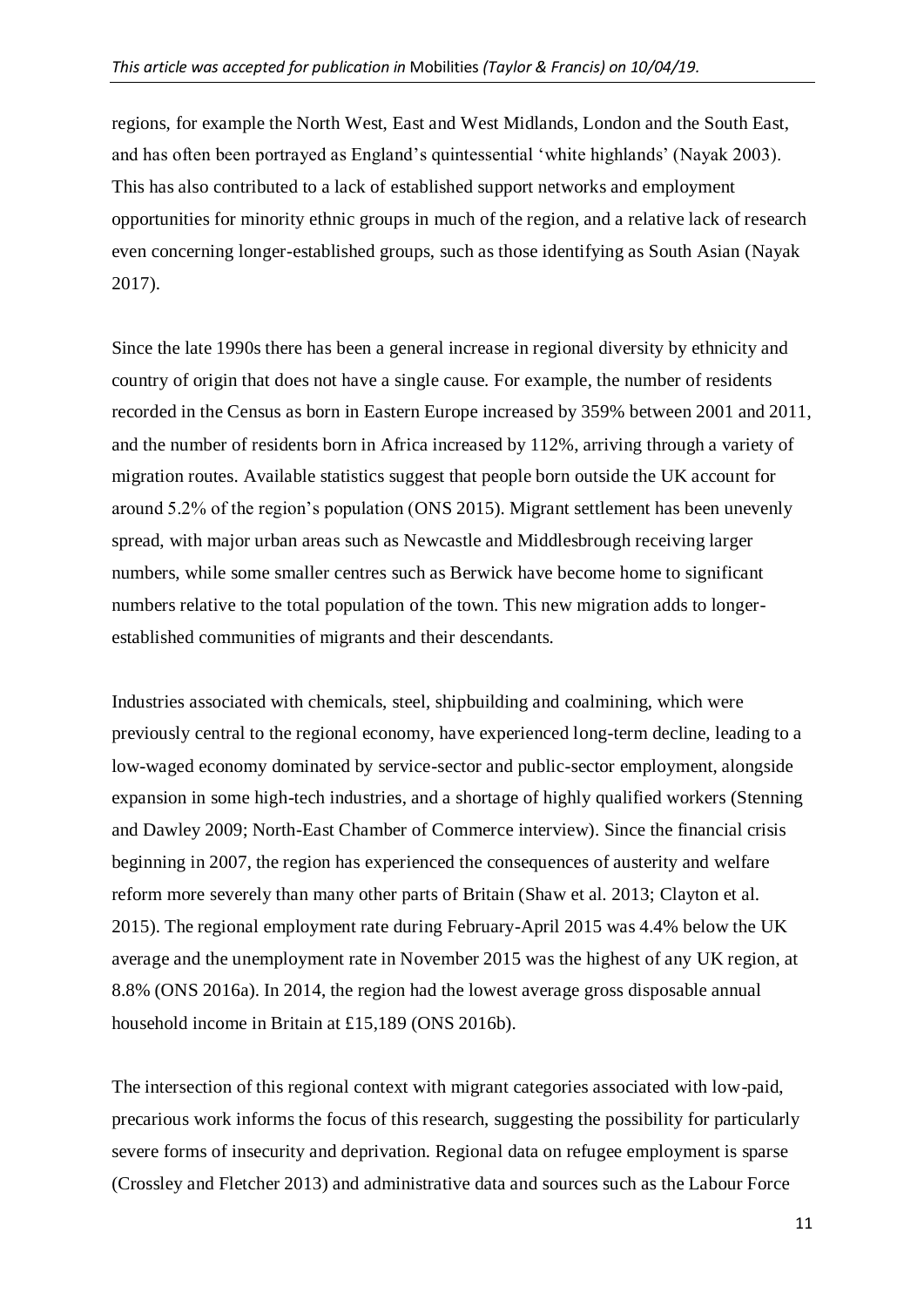Survey do not identify refugees who have leave to remain. One previous regional study of refugees (Fletcher 2011), suggests patterns of downward class mobility and deskilling. Research on regional EU10 employment has focused largely on Polish workers, including Fitzgerald (2005, 2007), Stenning and Dawley (2009), and Fitzgerald and Hardy (2010), and identifies widespread low pay and insecurity. Data is lacking for other EU10 migrants. There is also limited research on the changing regional context for migrants following the economic crisis and austerity measures (Fitzgerald and Smoczyński 2017 is an exception). This article helps to fill those gaps in the empirical data, while simultaneously developing a new way of conceptualising varieties of precarity as configurations of mobility/immobility.

#### **Methodology**

The project that informs this article adopted a mixed-methods approach, drawing on Phillimore and Goodson (2006); this included a survey (n=402), qualitative interviews with migrants ( $n=40$ ) and other stakeholders ( $n=12$ ), and a policy seminar ( $n=50$ ). The survey gathered data on objective indicators of labour conditions (reported in Vickers et al. 2016), which Braverman (1974/1998) argues are a prerequisite for understanding subjective dimensions of the labour process. These subjective dimensions were explored through qualitative interviews with 40 migrants. The 12 interviews and policy seminar with other stakeholders supported internal verification. This article draws primarily on the qualitative interviews to explore subjective experiences of precarity and the role of workers' agency, including indications of consent and resistance. The survey is also discussed here insofar as it formed a basis for recruitment of some participants in the qualitative interviews. For further reflections on the methodology see Clayton and Vickers (2017) and for other findings see Vickers et al. (2016) and Clayton and Vickers (2018).

The methodology followed the British Sociological Association 2002 *Code of Ethics*, including best practice in informed consent, confidentiality and anonymity, and was scrutinised by a university ethics committee and partner organisations prior to data collection. Information sheets, consent forms and a summary of findings were translated into six of the languages commonly spoken among the target population.

In the absence of a reliable sampling frame for the target population, the survey used nonprobability methods, similar to Bloch and McKay (2016), with purposive sampling from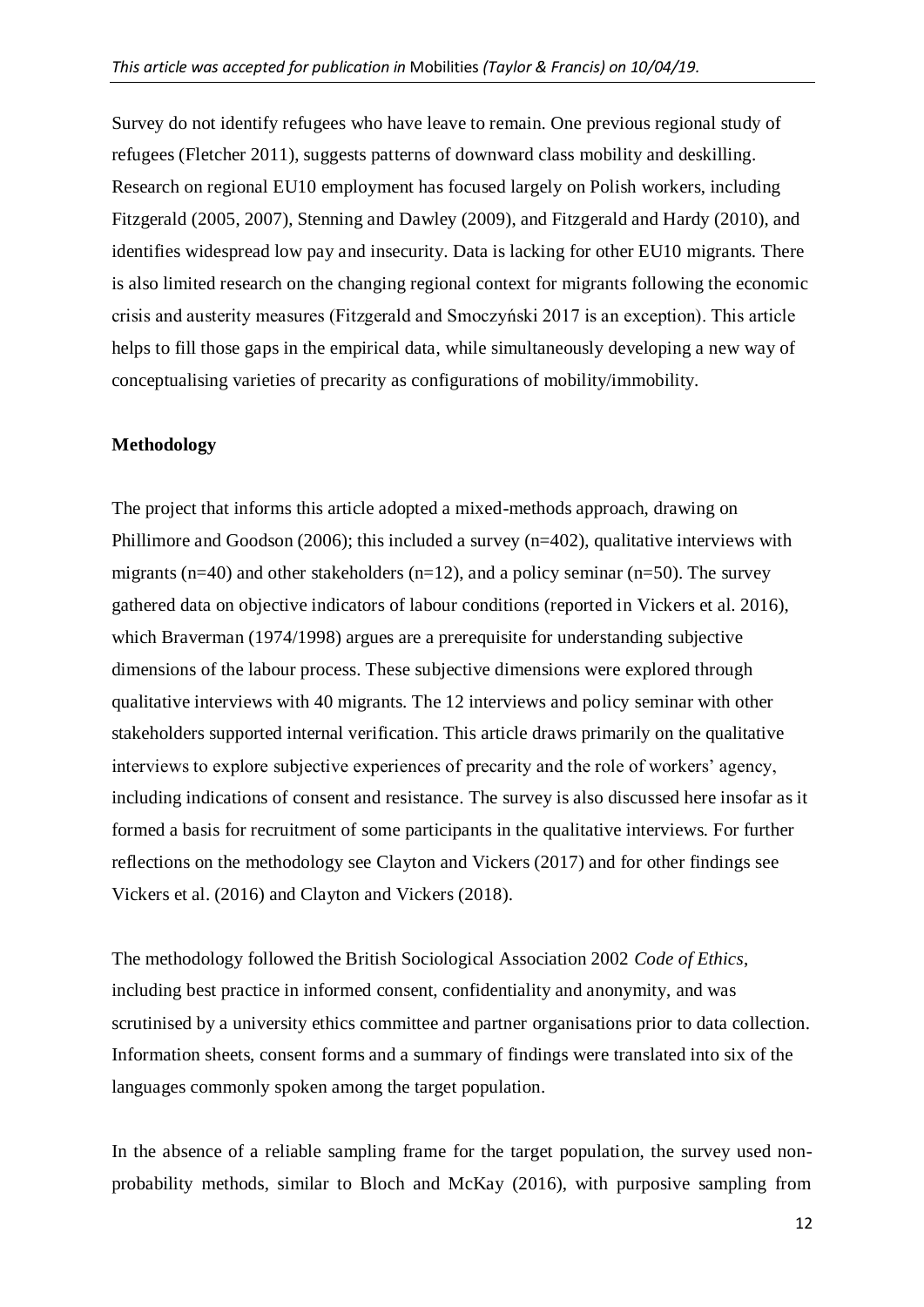multiple starting points, between January 2014-September 2015. Sampling aimed for diversity by locality, gender, age, immigration status, and country of origin. Responses were collected face-to-face via support agencies, drop-ins, migrant community organisations, ESOL classes, workplaces, and a small number online. The sample composition is included in the Appendices.

40 migrants participated in qualitative interviews between July 2013-September 2015, 27 of whom volunteered following completion of the survey and 13 of whom were recruited via referrals. The composition of this sample is shown in the Appendices. Six of the 40 interviews used an interpreter, and a second translator checked these transcripts for accuracy.

12 other stakeholders were recruited through a snowball approach between June 2015-May 2016, aiming for diversity in sector and migrant user groups. They included representatives of migrant organisations, voluntary and statutory service providers, a trade union and an employers' association. 50 people attended a policy seminar in June 2016 to discuss draft findings, including a wider range of stakeholders, representatives of the Department for Work and Pensions and the region's largest charitable funder, migrants who participated in the qualitative interviews, and academics. Focus groups were held as part of this seminar and were used to verify findings and support the development of conclusions and proposals presented in Vickers et al. (2016).

Qualitative thematic analysis of interview data drew on Bryman (2016), supported by QSR NVivo software. Analysis began with themes determined by the research question, followed by an iterative process adding additional themes that emerged from the quantitative and qualitative data, through several rounds of coding, interspersed with team discussions. Themes were summarised and reviewed, to produce a set of 18 themes and 200 nested subthemes. The analysis presented in this article focuses on themes and sub-themes that relate to movement between jobs and between places, and experiences of work and worklessness. Biographical summaries were also produced for each of the 40 migrants interviewed and this informed contextual analysis of how different themes interacted within individuals' lives.

Limitations of this methodology included the likely sampling bias resulting from recruiting through service providers with a dedicated focus on migrants, which may have contributed to an under-representation of both the most-excluded and most-integrated migrants.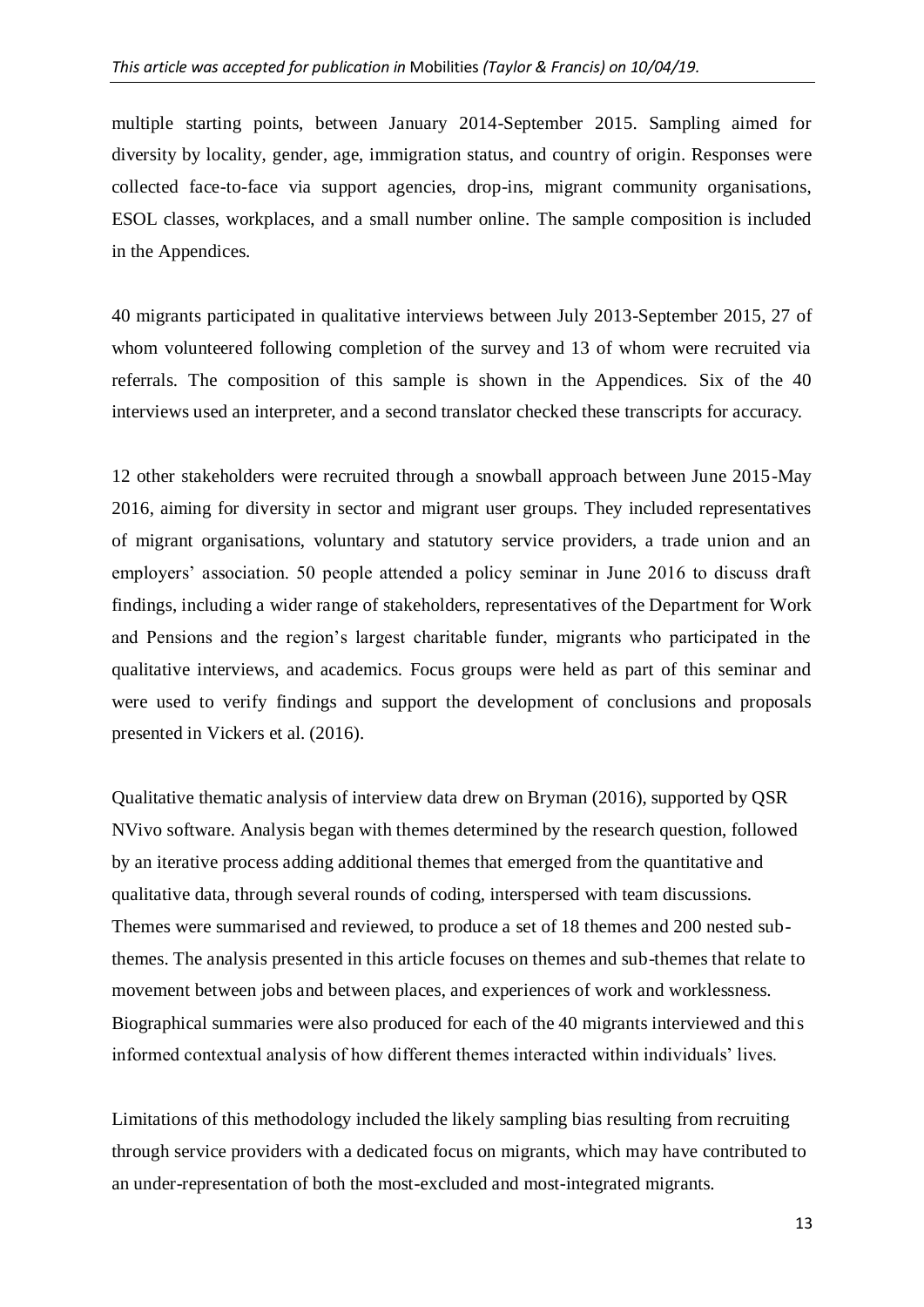Furthermore, comparisons between sub-groups based around factors such as gender and country of origin was limited by the relatively small sample size, relative to its diversity.

#### **Dynamics of Precarity**

Consistent with the literature reviewed above, our data indicated concentrations of lowwaged work, unemployment, and various forms of labour-related insecurity among migrants in the region (Vickers et al. 2016), suggesting low levels of mobility power within the labour process. 'Mobility differentials' (Alberti 2014) were also evident, depending on respondents' position within what Coe and Jordhus-Lier (2011, 229) describe as 'complex and variable landscapes of opportunity and constraint'. State policy, and the immigration categories it assigned to individuals, had a major influence on respondents' mobility power, for example by forcing asylum seekers to live in houses assigned to them as part of the 'dispersal' process and giving differential rights for EU migrants to access state welfare, compared to British citizens, which limited their ability to turn down jobs with poor pay and conditions. Yet immigration categories were not the sole determinant of mobility power. For example, there were indications that success in turning down 'bad jobs' and finding a 'better' job differed according to factors which also included employment status, age, 'race', gender, educational background, responsibility to family members, and access to local and transnational support networks (consistent with Alberti 2014; Lewis et al. 2014; Bloch and McKay 2016).

In this section three 'dynamics of precarity' are presented, which emerged through the thematic coding described above. The findings presented here concern configurations of mobility/immobility, evident within the data, which are emblematic of precarity as defined above. We term these dynamics: (1) the surplus worker; (2) the rooted worker; and (3) the hyper-flexible worker. This typology is not intended to encompass all forms of precarity, to correspond perfectly to any individual, or to imply a uniformity of experience among individuals, but is rather a way of making sense of trends emerging from the data. These dynamics represent *ways of moving* rather than descriptions of individuals. The data also showed other trends, including for example more secure workers and some individuals who had experienced precarity but had moved to less precarious positions, and in some cases away from North-East England, but these are beyond the scope of this article. Recurring patterns of factors influencing each dynamic can be identified in interactions of state policy, employer practices, social relations within and beyond the workplace, and individual agency,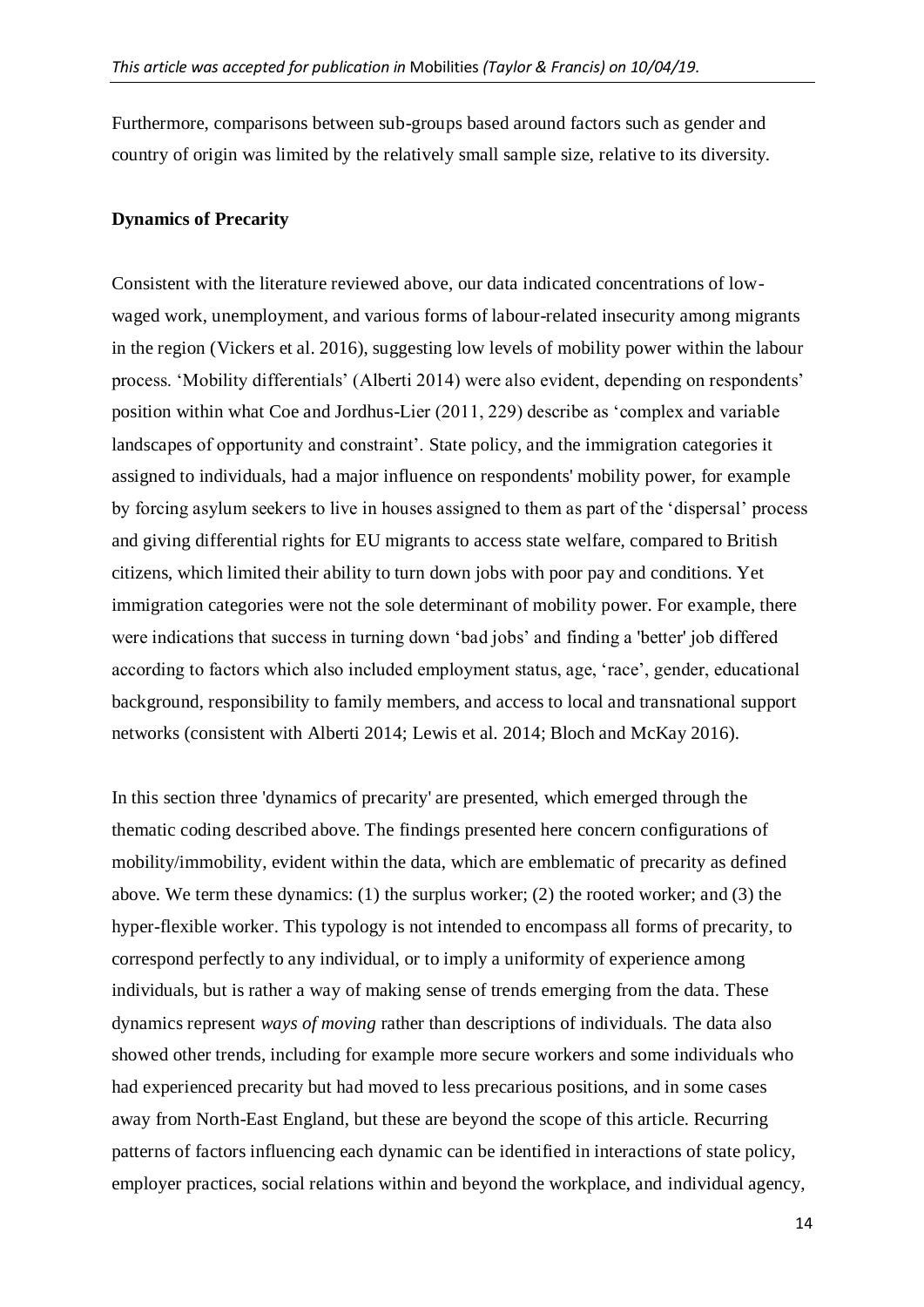within a context that has international, national, regional and local dimensions. These dynamics are thus both experiential and structural, offering a reading of human experience that is attentive to the categories produced by immigration policy without reducing migrants to them. While we cannot assume generalisation, similarities between our empirical findings and other sources cited here suggests a wider relevance for this analysis. In the discussion that follows, direct quotations from interviews are used to illustrate wider trends in the data.

#### **The surplus worker**

'Surplus' movements are those currently unneeded by capital *as labour*, leading to a disconnect from the labour process that is often accompanied by a subjective experience of feeling 'unwanted' or being prevented from 'contributing'. This dynamic is emblematic of many asylum seekers, having experienced forced migration internationally followed by forced dispersal within the UK, and legally prohibited in most cases from moving into paid work. This has given rise to multiple campaigns in which asylum seekers have demanded the right to work, since it was removed for the majority in 2002. This dynamic can also result from non-recognition of skills and experience gained in another country, or from health conditions that severely limit job mobility and consequently deny the financial resources necessary for further geographical mobility. This dynamic is characterised by severely restricted mobility power, in terms of geography, jobs and labour process, leading to states of subjection that can result in immobility but also contain potential for rapid enforced mobility, into waged labour and potentially to a different place. This expresses a latent form of mobility, or spare capacity in labour supply: today's unwanted workers are also a reserve for the possible needs of tomorrow. Limited employment opportunities within the region compound the effect that limited geographical mobility has on job mobility. Restrictions on job mobility power and geographical mobility power can thus be mutually reinforcing in rendering workers surplus to the needs of capital.

Asylum seekers' labour power was rendered surplus, and thereby immobile, through the legal prohibition on work. The resulting frustration was expressed by Amina, who arrived in Britain from Pakistan in 2010:

'It was really hard because a person who used to work and who never asked for anything to somebody else, you know, it becomes really very difficult when you suddenly realise that now you just have to ask for help… If I need to buy clothes for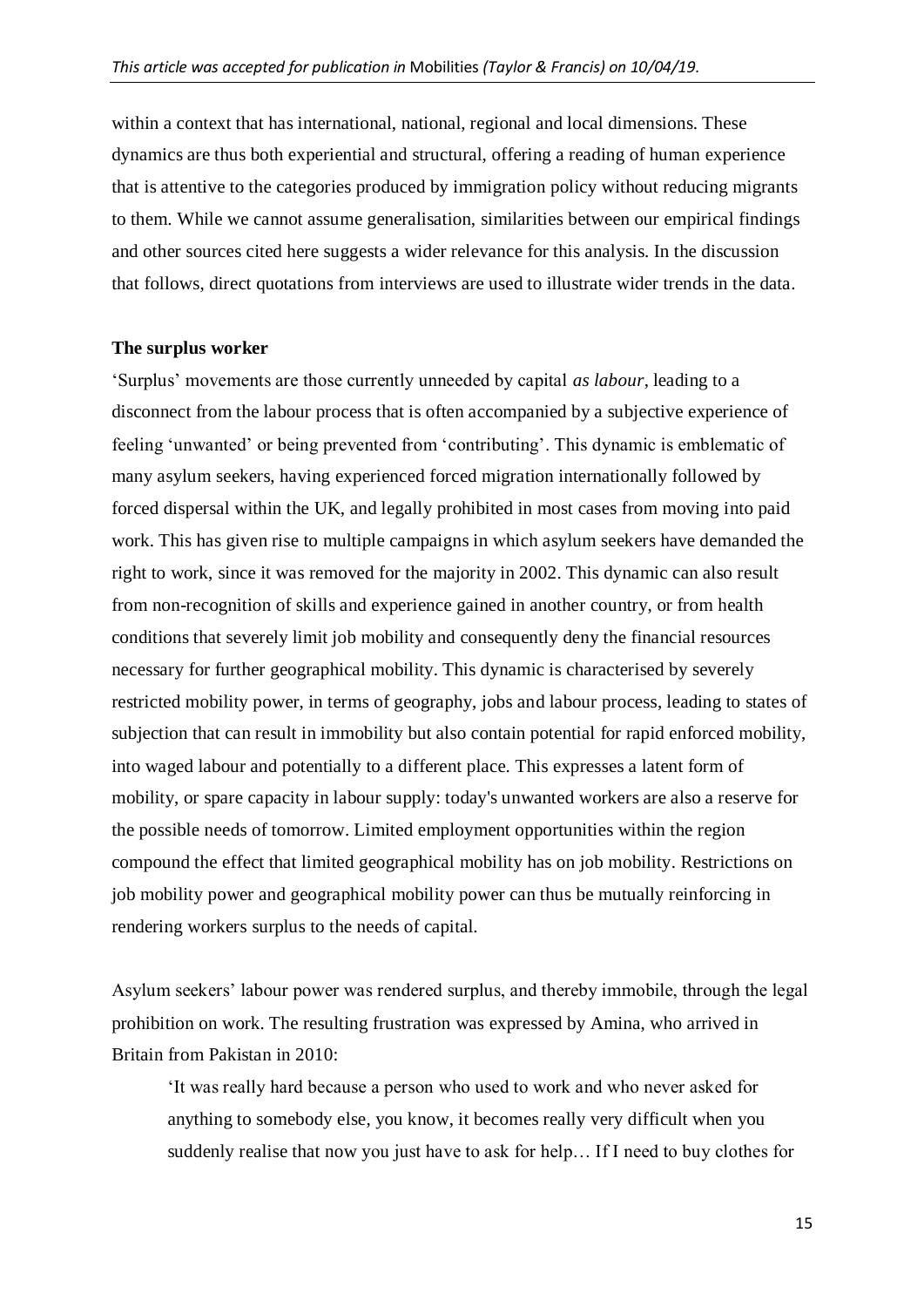my daughter, for example, I'll just think, oh my god how I will save some money...I'm just getting five pounds a day. It's so hard.'

Amina reported engaging in a range of voluntary activities, including highly-skilled work and long hours, which represented a mobilisation of labour power. Yet, because it was unwaged this work did not grant an entitlement to resources that could directly reduce precarity. For some, the prohibition on paid work while seeking asylum combined with the many stresses and uncertainties of the asylum process to have a detrimental impact on mental health, creating a further barrier to employment once they secured leave to remain. Some asylum seekers took paid employment despite being legally prohibited from doing so. This represented a clandestine mobilisation of labour power. It may bring some material reward but often on a very low wage, and often at the price of oppressive conditions, for example one participant reported being employed via an agency, paid at lower wages than other workers and denied the opportunity to progress to direct employment as other agency workers did. The precarious legal situation of such workers can make it particularly difficult to challenge exploitation due to the risk of discovery and deportation (Lewis et al. 2014; De Genova 2010).

There were also many reports, including EU migrants and refugees, finding it impossible to continue with their previous career, or indeed to access any work at all, because of a lack of recognition of skills, experience and/or qualifications gained outside the UK. This was confirmed by a worker from a local authority welfare advice service:

'it's increasingly difficult for people to get skills and qualifications from overseas recognized here, but I think even if they do, I think there are still the barriers of not having UK work experience, and references…so you enter at the bottom of the ladder, and it's really hard to climb up from that, regardless of what you did previously.'

While NARIC (the National Academic Recognition Information Centre) offers validation of qualifications gained in another country, many migrants are unaware of its existence and others are prevented from using its services because of high fees. Even skilled workers who had a legal right to work could thus be rendered surplus within the regional labour market. This was reported by some individuals within each of the immigration statuses covered by our research. This can be seen as a lack of recognition for their ability to move in particular ways, making a distinctive contribution within the labour process, resulting in the foreclosure of opportunities to move at all.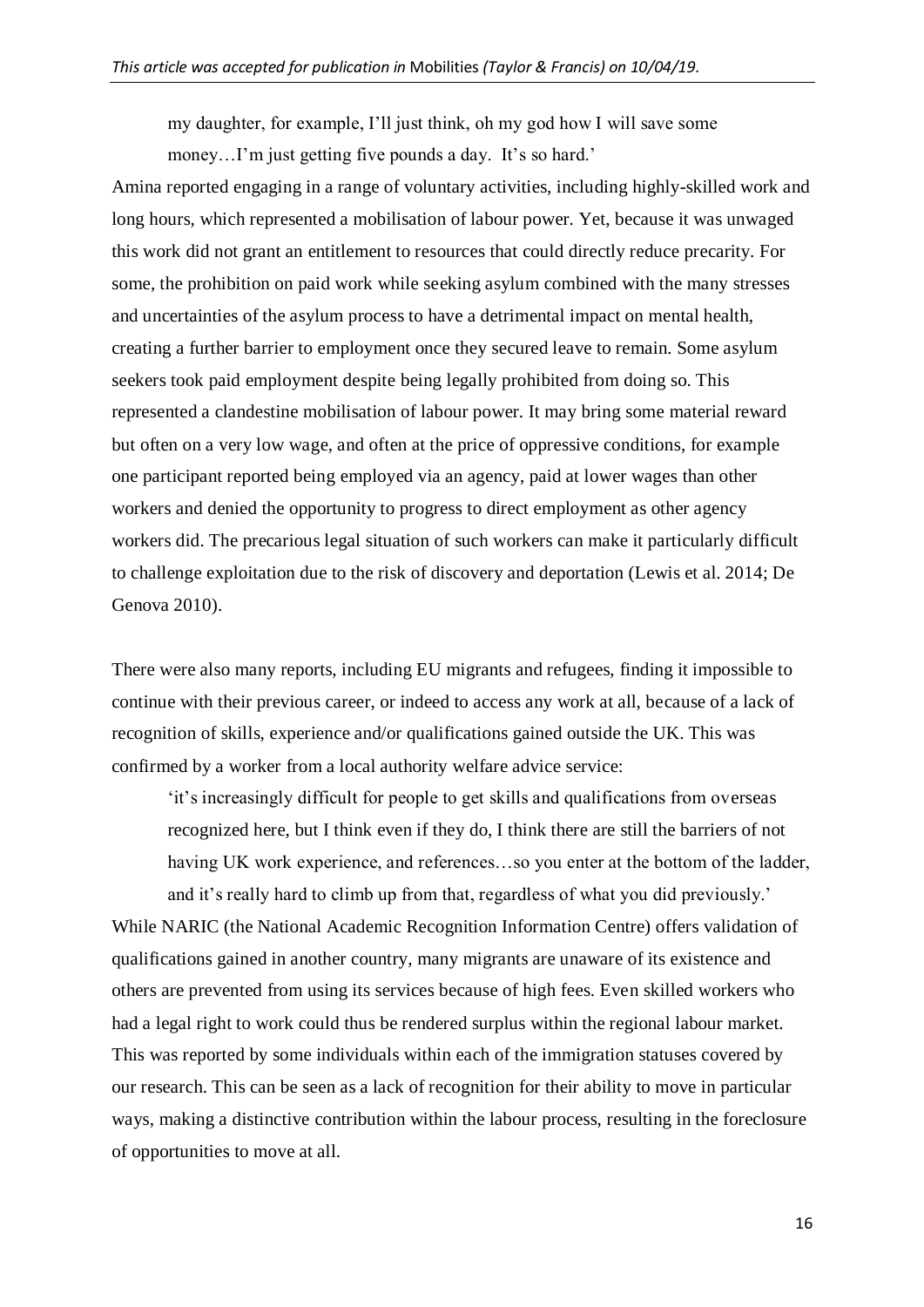Surplus workers are left reliant on non-waged forms of support. Depending on their immigration status, access to state support may be limited, and universal services such as libraries and children's services have been severely curtailed by the public and voluntary sector cuts that have affected North-East England disproportionately, particularly since 2010 (Clayton et al. 2015). Mutual aid based on a shared country of origin is limited in some cases by the small numbers of co-ethnic migrants in the region, and by the diversity of their origins, while mutual support based around shared locality or class may be limited by confidence in English, compounded by cuts to funding and access for English lessons in recent years, and perceived competition for jobs and services. The surplus worker dynamic can be understood as a particular form of what Marx (1890/2003, 602) calls the 'reserve army of labour', including a latent surplus population in the form of those distanced from waged labour but potentially available to work, and a stagnant surplus population in the form of those in 'extremely irregular employment' because they cannot find more regular waged work, whose 'conditions of life sink below the average normal level of the working class; this makes it at once the broad basis of special branches of capitalist exploitation'. Yet while the reserve army of labour is commonly understood as a set of categories within which individuals can be grouped (e.g. Neilson and Stubbs 2011; Foster, McChesney, and Jonna 2011), we reinterpret the concept as a way of moving under constraint that is not necessarily limited to particular individuals who constitute a discrete labour reserve.

#### **The rooted worker**

'Rooted' forms of movement arose from social or cultural attachments outweighing demands of the labour market to move geographically. This dynamic of precarity is characterised by participation in waged labour but with limited geographical mobility. In some cases, this resulted from workers exercising mobility power to remain stationary to pursue noneconomic goals or in other cases from caring responsibilities or other non-waged commitments that constrained geographical mobility. For some, further geographical mobility would have enabled improved employment opportunities but posed other costs, such as the loss of support networks and community as well as the financial costs of relocation, all of which tend to increase where family members are present. Some asylum seekers also reported significant place-based attachments, although because of the prohibition on waged labour and the lack of choice within the asylum housing system there was not the same tension around whether to move to seek work.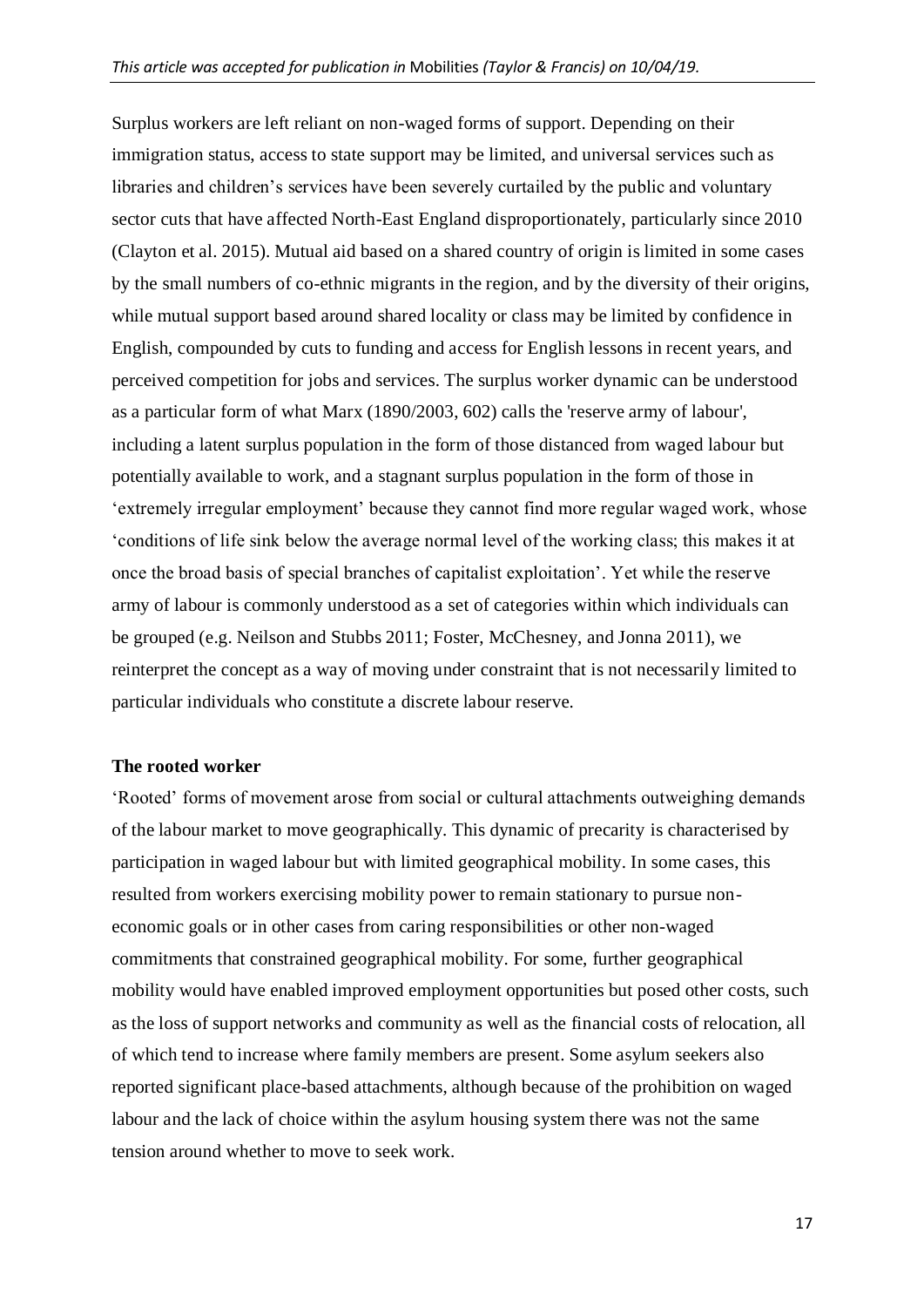Geographical mobility away from the North East was seen by many interviewees as a precondition for accessing better paid, higher status, and less precarious work, and for some this also promised non-economic benefits such as moving to a city with larger national, cultural or religious populations and associated services, or closer to family members. However, interviews demonstrated a range of non-economic attachments that led people to decide not to move away, and instead to remain in the region even though this meant more limited employment opportunities. Similarly, in Sporton's (2013, 454) survey of A8 migrants in Doncaster, where there were limited employment opportunities, 56% declared an intention to stay in the city and a further 11% said they planned to stay in Britain. Our respondents gave many non-economic reasons for choosing to stay, sometimes framed by the region and sometimes more locally, often based on social support networks for themselves and/or family members, aesthetic attachments to the region, or lifestyle factors such as a slower pace of life compared to big cities elsewhere. The variety of non-economic attachments is illustrated by the following quotations:

'it's beautiful, I like it. Of course, it has problems as any other part of the country… And by the sea I like that… Every time that I go to London…I see everyone running up and down…I said oh my God, really, you really want to move here?' (May, arrived from Angola in 2008 and secured refugee status)

'as a job, career, I would probably move away… But there is another reason…I have got a two-year-old [child], and then a new baby coming… I am just aware of how important it is, the environment where you are growing up. So it's not much pollution…and for kids growing I think it's a perfect place to live.' (Aleksy, arrived from Poland in 2005)

Beyond a simple preference to stay, some respondents described the prospect of moving *again* as a further traumatic displacement. For example, Marie, who arrived from the Gambia in 2013 and claimed asylum, suggested:

'I think people are just…scared of moving...this is the only place I know...If you should move me from here today, that's when you are killing me. I'll be starting from

zero again, because it will be very hard. So people are running away from that now.' A welfare rights worker we interviewed reported that in their experience single people tended to move on to other cities more than families, reinforcing the importance of familial connections in developing the kind of 'roots' described here, leading people to exercise geographical mobility power against the pressure to move according to labour market demand.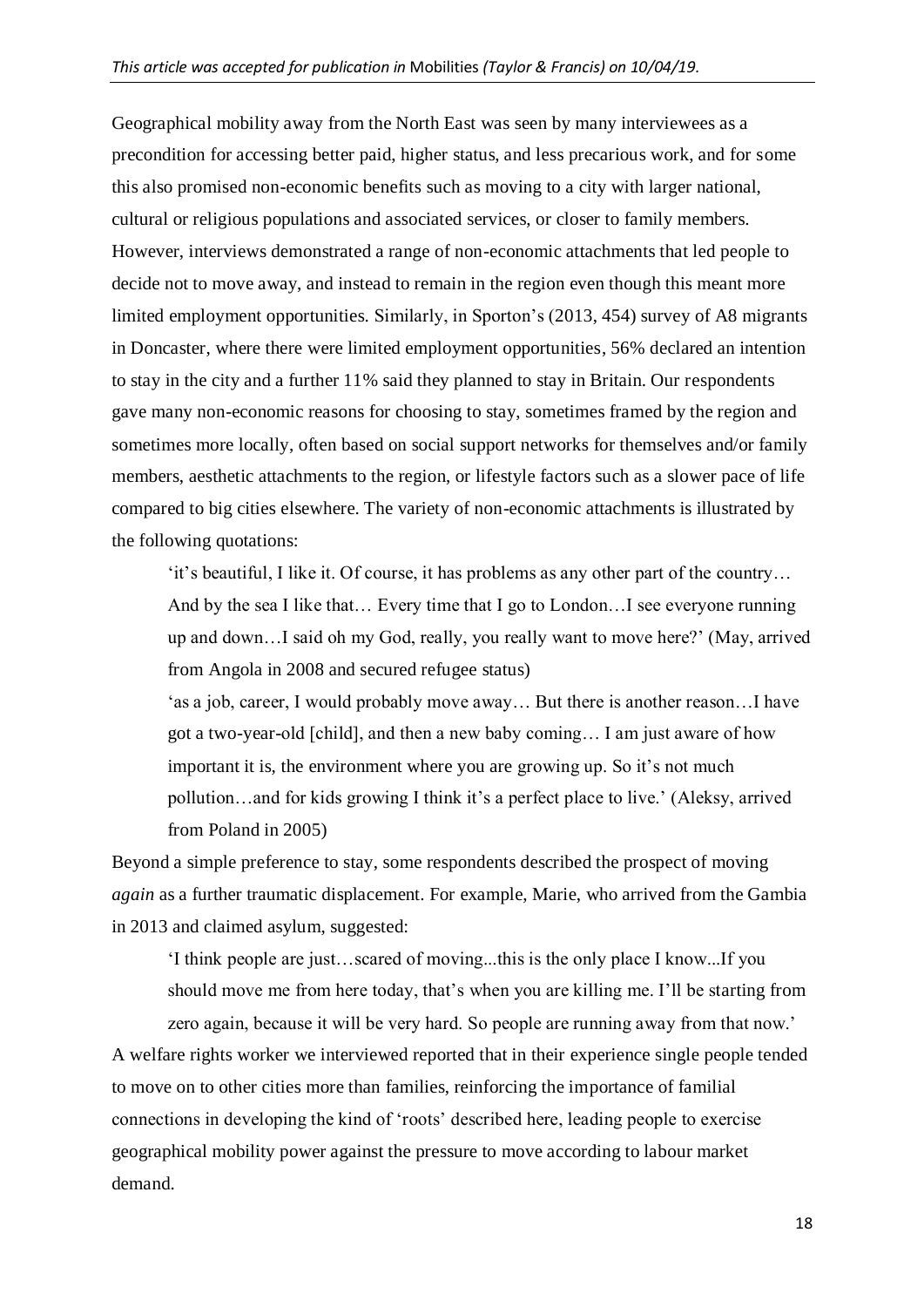The rooted dynamic also arose from attachments that imposed limits on geographical mobility power, and consequently also job mobility power. Differentials in geographical mobility power were particularly affected by caring responsibilities, as demonstrated by the case of Anna, who arrived from Poland in 2005 as a result of her husband's employment and initially found work as a care assistant and cleaner, before moving on to interpreting via a friend:

'[a friend] from Hungary, she was working with … a company that was employing interpreters, like self-employed interpreters. And she said they are desperate for Polish interpreters straightaway. I rang and just got the job like that. So I was working for them for about eight months … But after that I wasn't happy with … the petrol money, because I had to go to [different parts of the region] and I had my little boy, I was breastfeeding, and it was hard for me, it was not possible, so I just said no more.' At the time of the interview, Anna was out of work. This illustrates how attachments that limit geographical mobility power can also limit job mobility to the point of rendering workers surplus – although in some cases the impact of such attachments is significantly affected by access to other sources of support such as childcare. This is not necessarily related to being a migrant, and points towards commonalities based on socio-economic position that cut across migrant/non-migrant distinctions.

While there is a lack of comparative data on which to base firm conclusions about the distinctiveness of the North-East region, the importance of non-economic attachments to the region and/or localities within it in sustaining engagement with precarious conditions may be distinctive in that it appears to contradict previous research that focused on larger metropolitan areas. For example, Alberti's (2014) study of the hospitality sector in London found migrants valuing their temporariness and viewing their employment in London as part of a longer-term migratory plan (also Anderson 2010). In our research, place-based attachments contributed to some individuals' acceptance of precarious conditions, just as a lack of attachment did in Alberti's (2014) study. While many writers (e.g. Foster, McChesney, and Jonna 2011; Jones 2016), emphasise the coercive role of borders in maintaining differential regimes of exploitation, this suggests that in some cases subjective attachments to place that may be emotional, familial, social, and future-orientated can also contribute to the same outcome.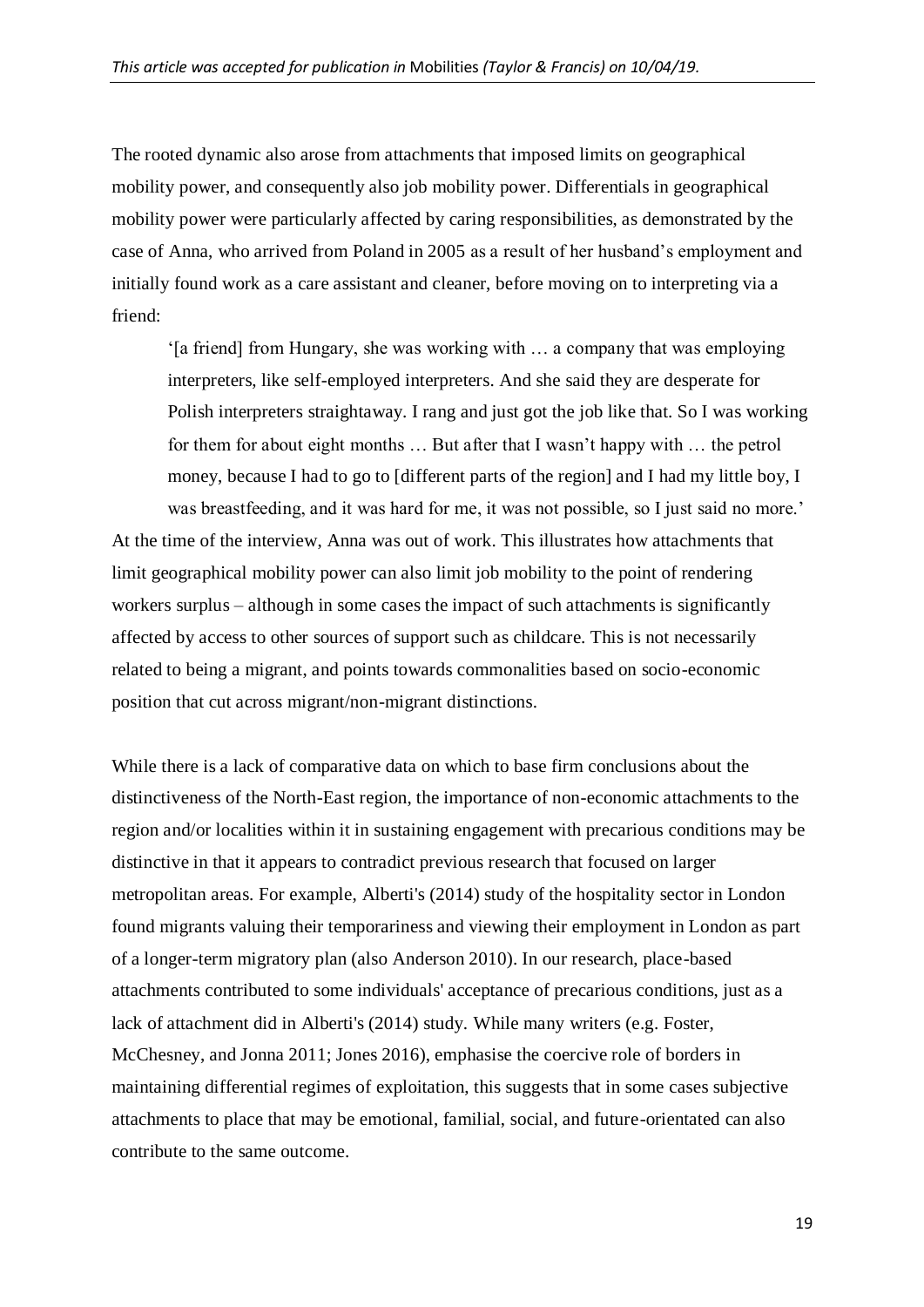#### **The hyper-flexible worker**

'Hyper-flexibility' refers to forms of movement that involve high levels of responsiveness by workers to labour market demands. This dynamic is characterised by a high degree of geographical and job mobility, constrained by the internal economic geography of the region. Sometimes this took the form of forced movements between work sites and jobs, and sometimes juggling of multiple jobs, cyclically or sequentially. This dynamic is consistent with the association Anderson (2010, 300) notes, between migrant labour and 'hyperflexible labour, working under many types of arrangements (not always "employment"), available when required, undemanding when not', although the other dynamics discussed above show that this association does not always hold. Welfare systems play a major role in shaping such hyper-flexibility, by creating pressure to find any work at all as quickly as possible, which is particularly intense for some migrants due to differential entitlements to welfare, such as those discussed above. While there was evidence that some individuals managed to improve their position over time, new arrivals continue to face these pressures.

Frequent movement from one job to another, sequentially, was a routine part of work for some respondents, sometimes due to temporary contracts or agency employment. Henryk, a Polish man in his early 40s who moved to Britain in 2007, gave a typical account:

'When I arrived, I went to [a] factory because I had a job through the agency…I was cleaning toilets…I was supposed to work about 2-3 months and then I [was promised I would] be placed in a different sector [welding]. I'd been waiting 10 months and then I asked [the] agency...shouldn't they change my sector [role]… the next day I was told that they don't need me anymore. They got rid of me, they booted me out... then over the internet I have found this cleaning firm, where I was working not so long because crisis... [Since then] I was working sometimes in [a] printing house, sometimes in recycling and I'm looking for something stable but for now I can't find any[thing] stable.'

A sequence of low-paid and insecure jobs was thus produced through a combination of agency work, limited sectorial options within the region and worsening economic conditions following the economic crisis. Within this precarious context, an attempt to assert agency over the nature of their work (to move from cleaning to welding) led to forced movement out of the job.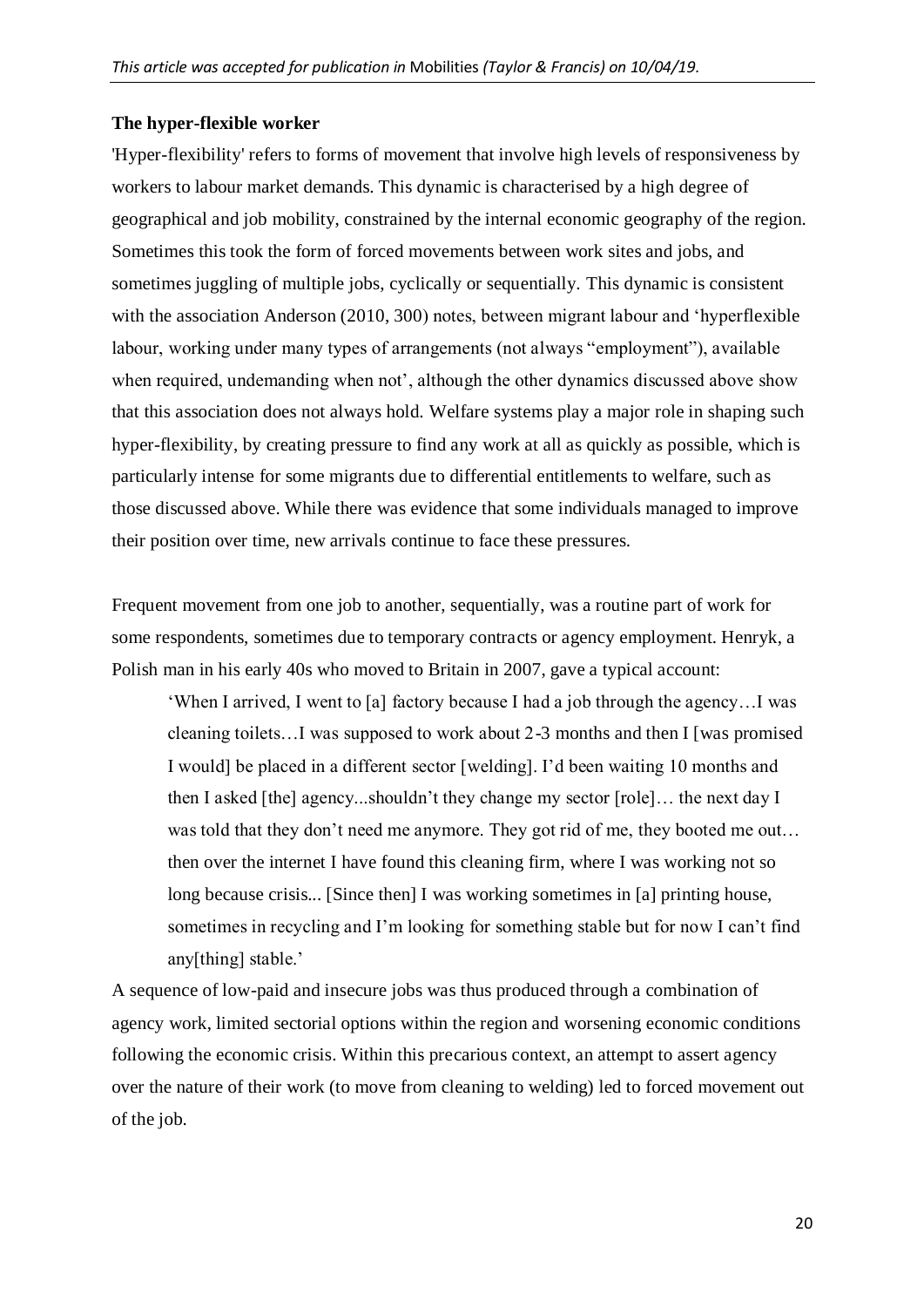Sequential movement between jobs was often connected to experiences of discrimination in migrants' accounts. While some respondents spoke about positive relations at work, others described experiences of discrimination from employers, co-workers and members of the public encountered at work. This is illustrated by Natalia, who arrived from Zimbabwe in 2002, claimed asylum and then secured British citizenship:

'I am opting to leave [my job] next week, because to me, I feel the place has got a lot of racism…we even complain to the manager…you are working with two people, you are the third one, and they will be talking, talking, and once you get there, they go into silence… Or the work…they don't want to do, they will always throw it at you, "Can you do that?", "Can you do that?", "Can you do that?"… When they know it's you who is coming for a night shift, they will just leave things scattered.'

The most common response to discrimination reported by respondents was to leave the job and seek an alternative, a form of job mobility under duress. This had a regional dimension: while some respondents described the North-East England as exceptionally welcoming, others saw it as particularly discriminatory, and linked this to lower levels of ethnic diversity compared to some other parts of Britain (e.g. Clayton 2012). In some cases, the response was to leave the region for another part of Britain that was seen as more multicultural, representing geographical mobility under duress.

Job mobility also took cyclical forms and was sometimes combined with considerable geographical mobility within the region. In a pronounced example of this, in an area encompassing the northern part of the region and extending into Scotland there was evidence of a particular configuration of temporary, low-paid employment across multiple sectors, summarised in the following account by an experienced worker with a voluntary sector organisation:

'many migrants have remained here for many, many years, on these precarious contracts… Come December… they are laid off [from Food Processing Site 1]…and some of them may go to [Food Processing Site 2] for a bit… Come the holiday season, many people in the winter vegetable processing firms go to [caravan parks] to clean the caravans …so they work all the time with various jobs.'

Migrants with experience working in these sectors verified this account. Over the years some of these workers moved on to permanent contracts in food processing but the majority either remained in this situation of precarious cyclical mobility or moved away.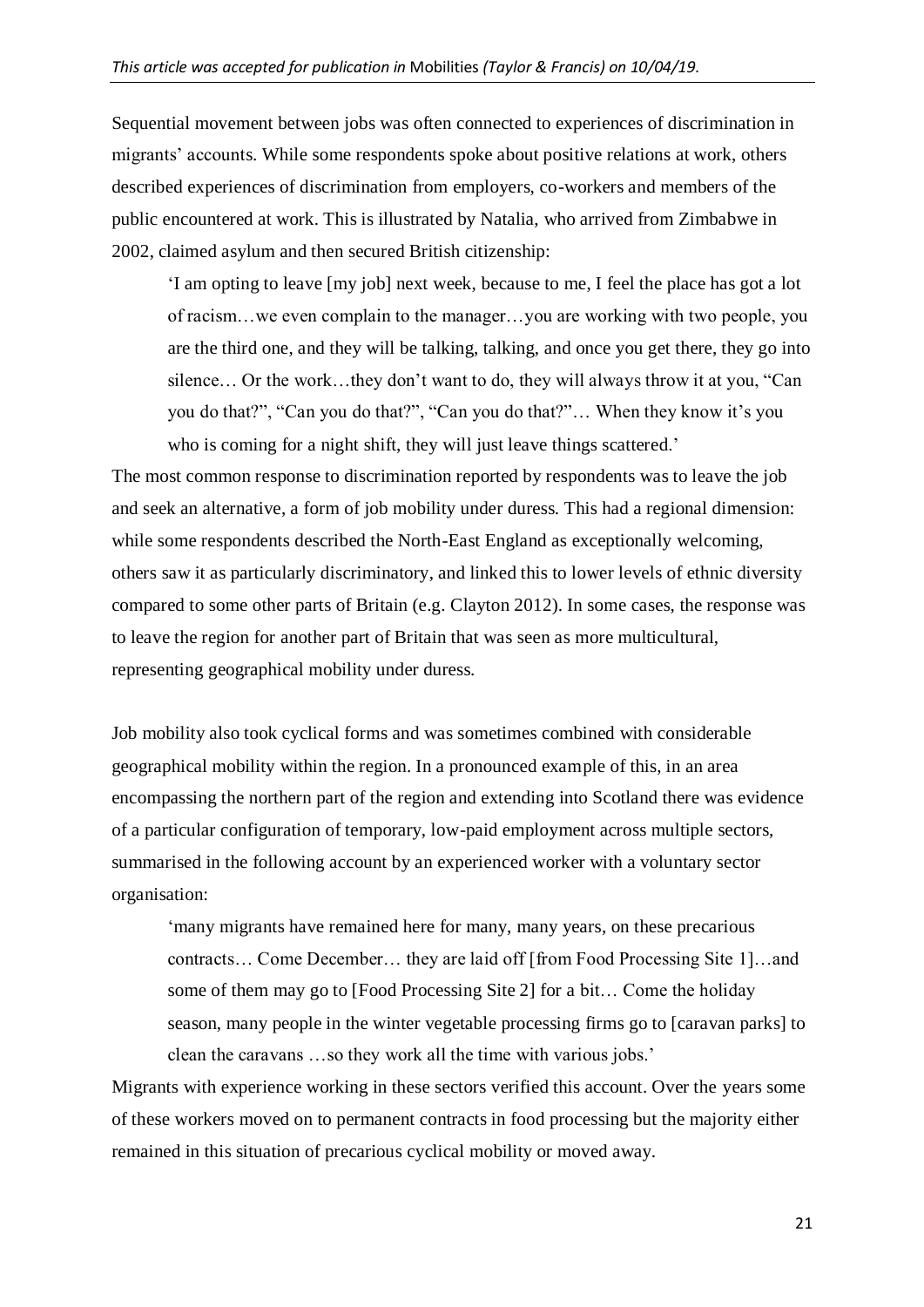Some participants reported working multiple jobs at the same time, representing job mobility over a shorter temporal scale that often also involved significant geographical mobility within the region. This contributes to what Jirón and Imilan (2015) call 'flexible time-space', in which workers manage their mobility between multiple work sites to meet the demands of employers. Prudence, a refugee from Zimbabwe arriving in Britain in 2001, described such experiences as widespread:

'I remember when we [were] first granted refugee status…you would work as a care worker during the day and do some cleaning as well and only be home briefly to have a sleep and pick up my daughter from school.'

Many respondents viewed this negatively, particularly where travel times and costs combined with caring responsibilities and a lack of informal support networks, suggesting this was not a 'free' choice but reflects limited mobility power. In some cases, hyper-flexibility was maintained but at the cost of impaired family relationships, revealing a tension between some forms of non-economic attachments discussed as part of the rooted worker dynamic and the demands of hyper-flexibility. For example, Gabi, a man in his 50s from Hungary, described working long hours and split shifts in the care sector across a wide geographical area, which sometimes led to sleeping in his car between shifts and disrupted family relationships:

'It's too much, because I'm a family man. My son is that age when I would like to spend as much time as possible with him. But there are weeks when from Friday evening until Tuesday afternoon, I don't see him.… One day my wife phoned me and said, your son asked if you're coming home. She said, "He was home every day, but he came after you went to bed, and left before you get up". There are weeks when I was working 70, 76 hours was the maximum lately. And that is too much.'

Such work patterns also have clear implications for the balance of domestic labour within the family. In other cases, such conditions made paid work impossible, showing how the hyperflexible worker dynamic can rapidly slip into the surplus worker dynamic.

The hyper-flexible worker is thus required to move constantly between places and jobs, with limited mobility power, in both geographical and employment senses. Lack of control about the location, timing and nature of work contributes to a state of subjection, limits the ability to direct one's mobility to escape conditions of exploitation, and consequently leaves workers with little power within the labour process.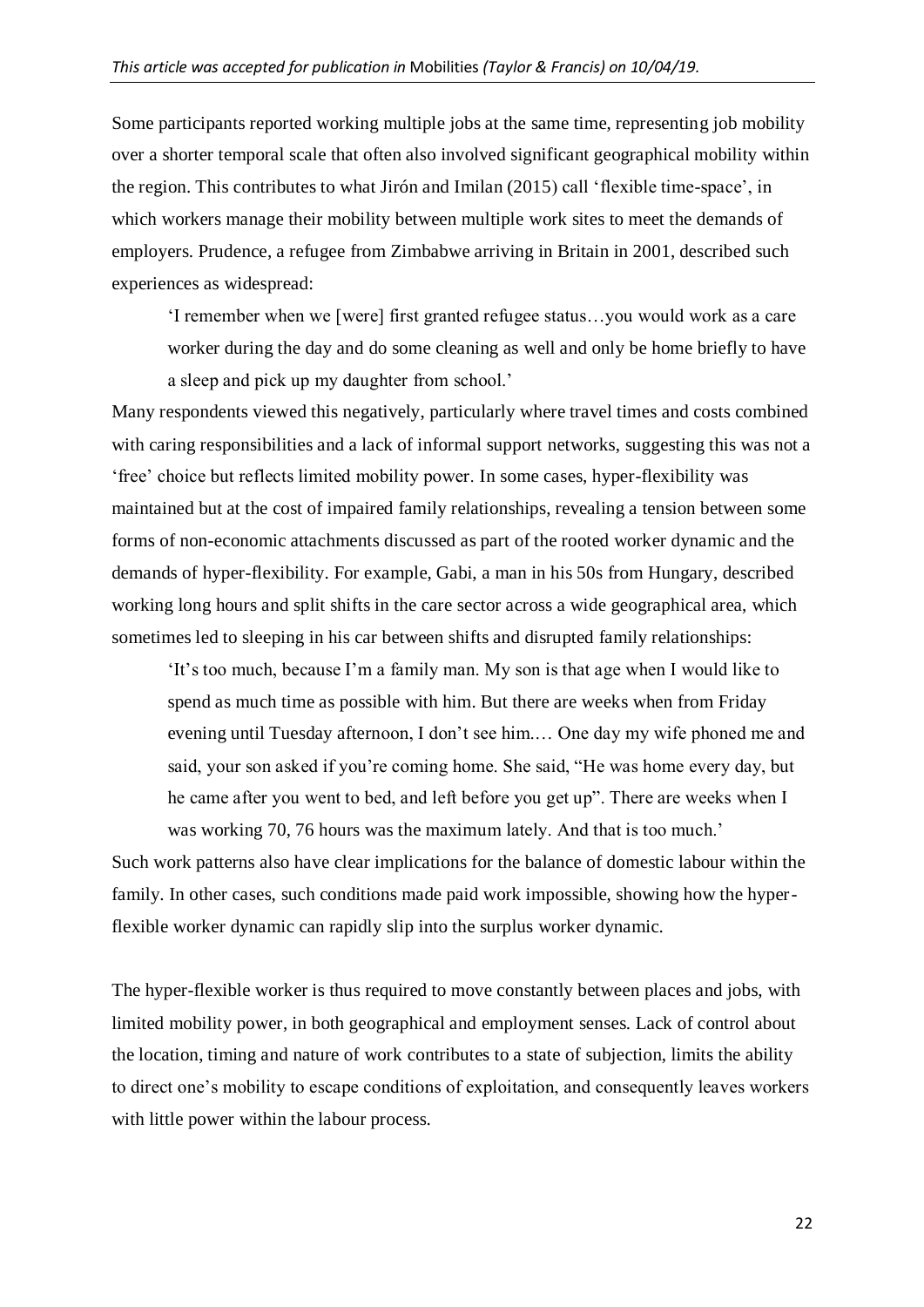#### **Conclusion**

Casas-Cortés (2014) proposes that precarity can be usefully understood as a shared condition, which offers a basis for collective organising. Yet realising that potential faces inherent challenges arising from the multiplicity of forms that precarity can take, and the variety of causal factors. These findings suggest that focusing on mobility power in terms of geography, job mobility and labour process, can help to navigate this multiplicity, providing both a common denominator that links different forms of precarity, and a lens to make sense of their differences. Examining the production of precarity through particular arrangements of mobility/immobility can help to identify strategic demands that are appropriate to varying precarious conditions. Such a multiplicity of approaches could both reduce conditions for specific dynamics of precarity and strengthen the basis for united action in pursuit of wider changes.

The typology of dynamics of precarity presented here shows that struggles around mobility form a common thread. More specifically, it suggests that amidst the multiplicity of forms of definitions in which precarity appears the control over one's mobility is critical. This in turn directs attention toward the ways mobility power is undermined, whether through the dispersal system for housing asylum seekers and the prohibition on their waged labour, or the restrictions on state welfare for EU migrants that propel them into work, or the social attachments and costs to geographical mobility that cut across migrant categories. This can help develop specific strategic demands and strategies to build mobility power, although the challenges facing precarious migrants organising cannot be overstated. Vice versa, directing discussion of mobilities toward the issue of precarity broadens our understanding of the ways in which mobility and mobility power are unevenly experienced within contemporary capitalism.

Beyond the migrant categories discussed here, and other visa categories with their associated restrictions, this analysis points toward the importance of mobility power for wider society. It suggests that struggles over mobility and struggles against labour exploitation are necessarily connected. This is particularly relevant in a historical and national context where the idea of the 'responsible citizen' has often been based around individual mobility in response to the labour market (Jordan and Brown 2007, 256). It also carries significance internationally, by calling attention to the fact that contrary to those who argue mobility is freedom (e.g. Jones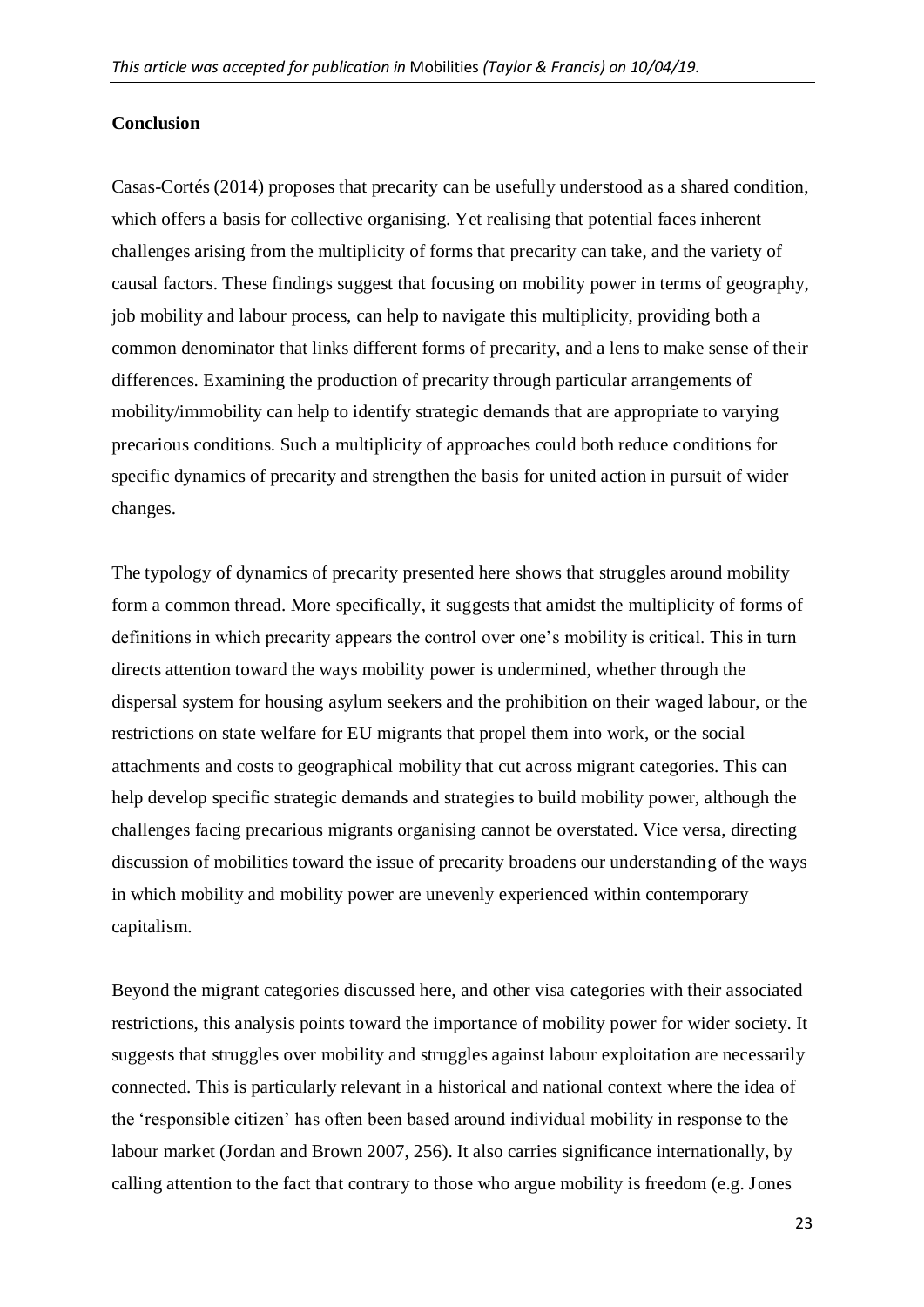2016), mobility may be experienced as oppressive (Gill, Caletrío, and Mason 2011), and may perpetuate exploitation. The question is not whether mobility occurs, but on whose terms and in whose interests.

The data presented in this article shows multiple ways in which workers give some degree of consent to precarious and exploitative conditions. Workers may have other priorities that lead them to accept exploitative conditions, or they may prioritise their individual interests above challenging exploitation collectively. As Rogaly (2009, 1984) points out, 'incremental and sometimes highly significant changes in microspaces of work and living' may occur in such a way that the domination of capital and the exploitation of labour remain unchallenged or increase, even as the situation of some individuals improves. The tendency to prioritising 'getting by' or 'getting ahead' on an individual basis may be increased where precarious conditions make organising difficult (Berntsen 2016). While mobility power creates possibilities for resistance to labour exploitation, whether those possibilities are realised is thus influenced by consciousness and collective organisation.

Commonalities might be identified between the interests of precarious migrants and other sections of workers who also lack mobility power, as manifested for example in disempowering experiences of moving cyclically between jobs and welfare statuses (Greer 2016), and patterns of geographical mobility in housing that some have described as 'social cleansing', whereby a combination of rising rents, reduced access to state benefits, and the destruction of social housing, forces working-class people out of particular localities, cities and regions (Paton and Cooper 2016). Such movements can be understood as forms of displacement, with growing commonalities to the dispersal system for asylum seekers. The growth of precarity can therefore be understood as fundamentally a reduction of various forms of mobility power, with control over one's geographical mobility, job mobility and mobility in the labour process all featuring prominently. Furthermore, such widespread attacks on workers' mobility power suggest deep-seated causes and a need for collective responses and alliances. The analysis presented here offers one way to identify points of connection between different sections of workers as a basis for solidarity, despite the severe underdevelopment of such alliances in England today.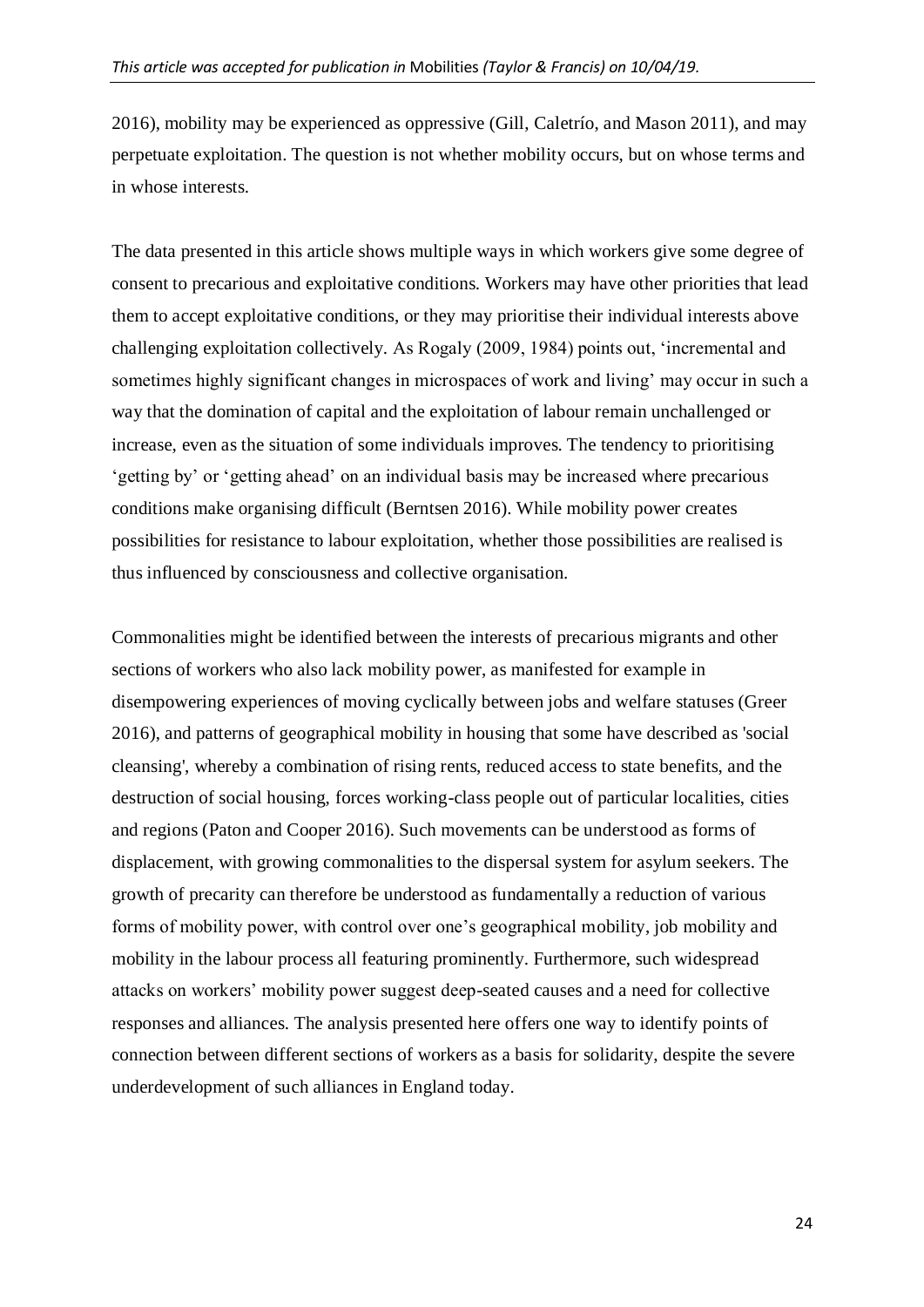## **Acknowledgements**

Thanks are due to the project Advisory Board, in particular the helpful comments and support throughout by Michal Chantkowski, Georgina Fletcher, Andrew Collins, Irene Hardill and Ian Fitzgerald, and to the many research participants. Thanks are also owed to Simon Holdaway, Ricky Gee, Sharon Hutchings, Jenny Phillimore and Gabriella Alberti for their comments on earlier drafts of this article. Responsibility for any shortcomings is of course our own.

## **Funding details**

This work was supported by the British Academy and Leverhulme Trust (grant number SG132753); and Northumbria University; and Nottingham Trent University.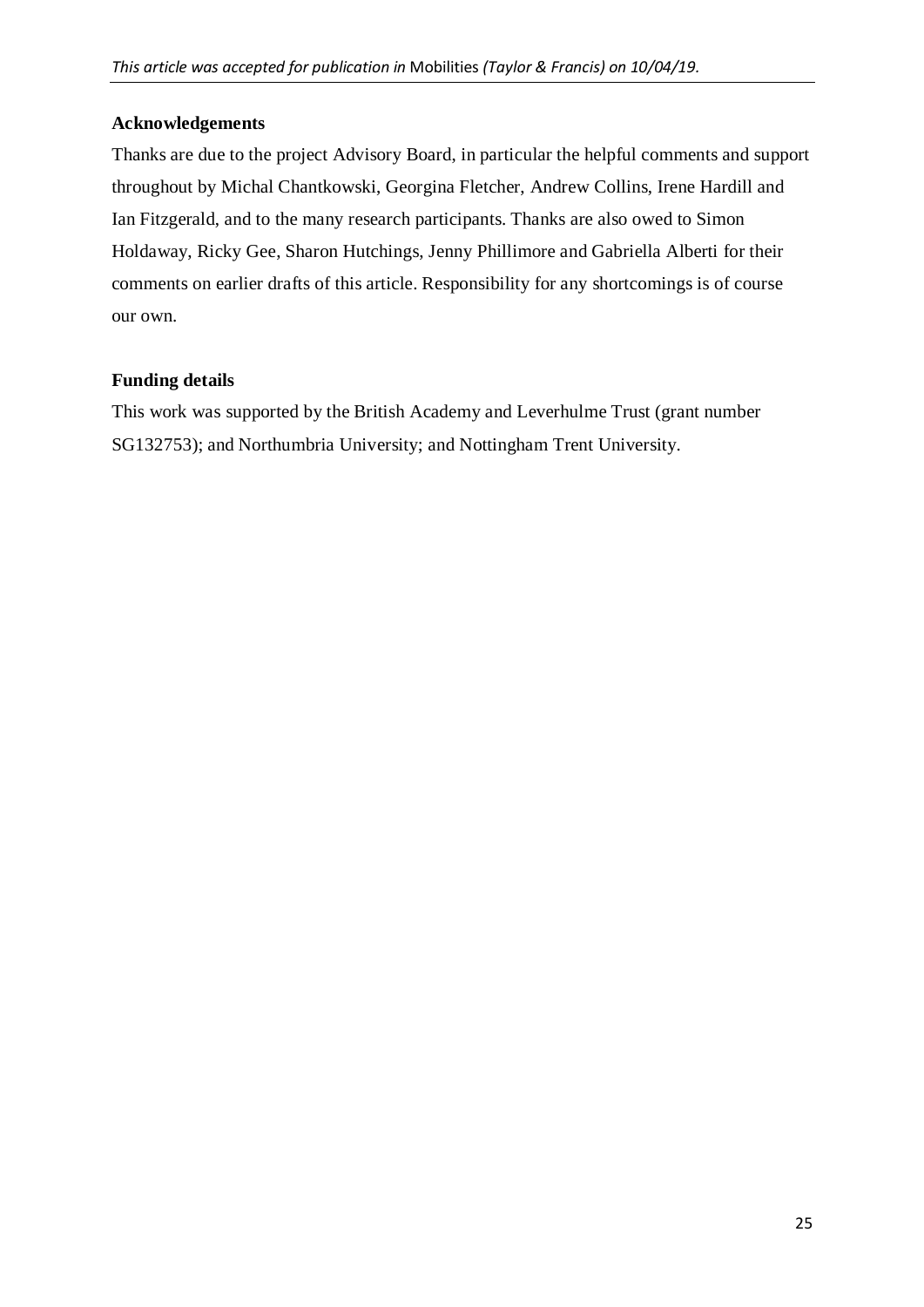### **References**

- Alberti, Gabriella. 2014. "Mobility Strategies, 'Mobility Differentials' and 'Transnational Exit': The Experiences of Precarious Migrants in London's Hospitality Jobs." *Work, Employment and Society* 28 (6): 865–881. doi:10.1177/0950017014528403.
- Allen, William L. 2016. *A Decade of Immigration in the British Press*. Oxford: COMPAS, University of Oxford.
- Anderson, Bridget. 2010. "Migration, Immigration Controls and the Fashioning of Precarious Workers." *Work, Employment and Society* 24 (2): 300-317. doi:10.1177/0950017010362141.
- Anderson, Bridget, and Martin Ruhs. 2012. "Reliance on Migrant Labour: Inevitability or Policy Choice?." *Journal of Poverty and Social Justice* 20 (1): 23-30. doi:10.1332/175982712X626743.
- Andrijasevic, Rutvica, and Deni Sacchetto. 2016. "From Labour Migration to Labour Mobility? The Return of the Multinational Worker in Europe." *Transfer: European Review of Labour and Research* 22 (2): 219-231. doi: 10.1177/1024258916635975.
- Bloch, Alice, and Sonia McKay. 2016. *Living on the Margins: Undocumented Migrants in a Global City*. Bristol: Policy.
- Braverman, Harry. 1974/1998. *Labor and Monopoly Capital: The Degradation of Work in the Twentieth Century*. New York: Monthly Review.
- Bräuchler, Birgit, and Anaïs Ménard. 2017. "Patterns of Im/mobility, Conflict and the Re/making of Identity Narratives." *Social Identities* 23 (4): 379-395. doi: 10.1080/13504630.2017.1281418.
- Bryman, Allen. 2016. *Social Research Methods* (5th ed). Oxford: Oxford UP.
- Casas-Cortés, Maribel. 2014. "A Genealogy of Precarity: A Toolbox for Rearticulating Fragmented Social Realities in and out of the Workplace." *Rethinking Marxism* 26 (2): 206-226. doi:10.1080/08935696.2014.888849.
- Cenci, Alessandra. 2017. "A Qualitative Viewpoint on the Southern Eurozone Highly Skilled Labour Mobility in the Metropolitan Area of Copenhagen in Times of Crisis and Austerity." *Mobilities,* doi:10.1080/17450101.2017.1383665.
- Clarke, Stephen, ed. 2017. *Work in Brexit Britain: Reshaping the Nation's Labour Market*. Resolution Foundation.
- Clayton, John. 2012. "Living the multicultural city: acceptance, belonging and young identities in the city of Leicester, England." *Ethnic and Racial Studies* 35 (9): 1673- 1693. doi:10.1080/01419870.2011.605457.
- Clayton, John, Catherine Donovan, and Jacqui Merchant. 2015. "Distancing and limited resourcefulness: Third sector service provision under austerity localism in the north east of England." *Urban Studies* 53 (4): 723-740. doi:10.1177/0042098014566369.
- Clayton, John and Tom Vickers. 2017. "The contingent challenges of purposeful coproduction: researching new migrant employment experiences in the North East of England." *Area*. doi:10.1111/area.12409.
- Clayton, John, and Tom Vickers. 2018. "Temporal tensions: European Union citizen migrants, asylum seekers and refugees navigating dominant temporalities of work in England." *Time & Society*. doi: 10.1177/0961463X18778466.
- Coe, Neil. M., and David C. Jordhus-Lier. 2011. "Constrained Agency? Re-evaluating the Geographies of Labour." *Progress in Human Geography* 35 (2): 211–233. doi:10.1177/0309132510366746.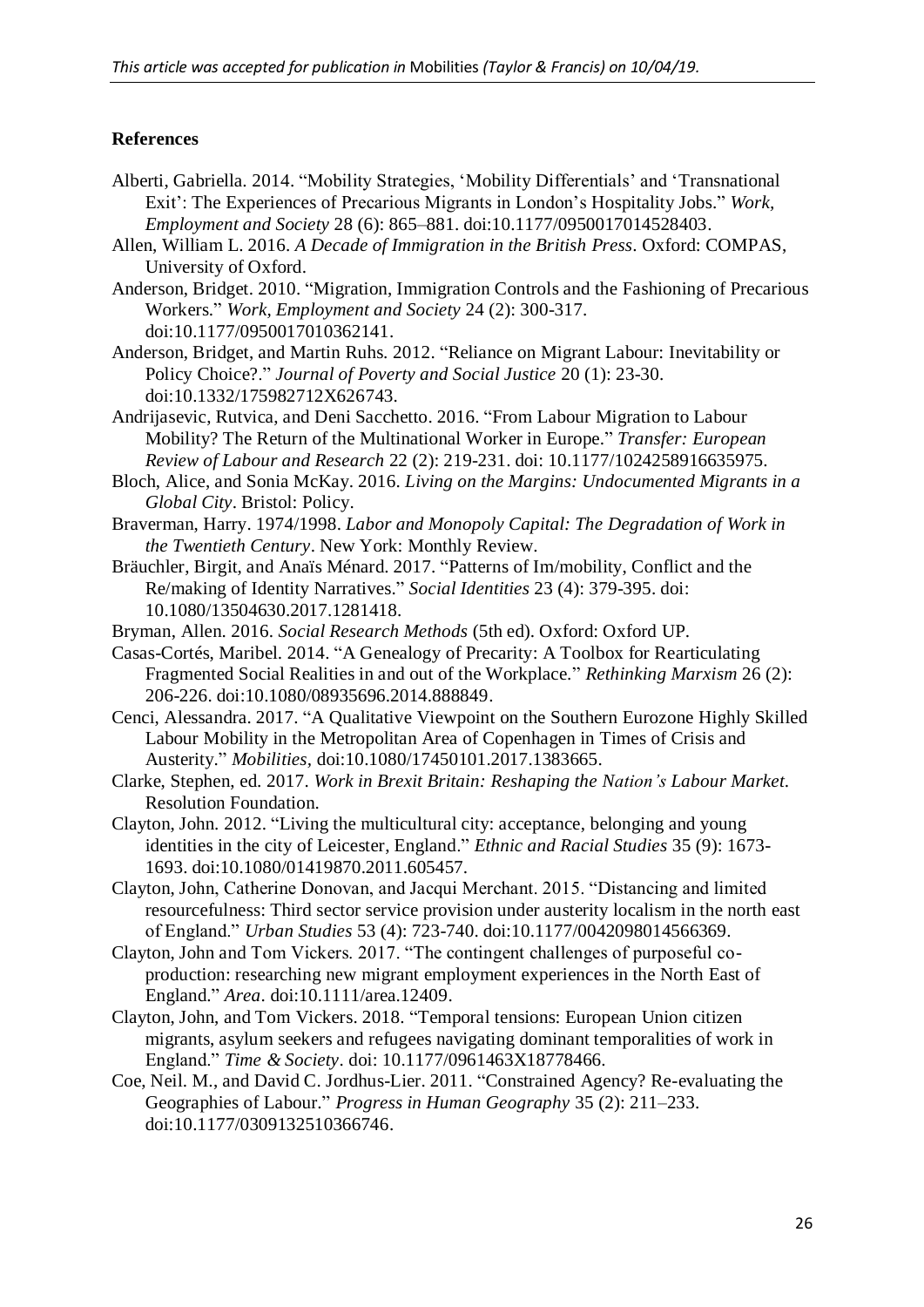- Crossley, Stephen, and Georgina Fletcher. 2013. *Written out of the Picture? The Role of Local Services in Tackling Child Poverty Amongst Asylum Seekers and Refugees*. North East Child Poverty Commission/Regional Refugee Forum North East.
- De Genova, Nicholas. 2010. "The Deportation Regime: Sovereignty, Space, and the Freedom of Movement." In *The Deportation Regime: Sovereignty, Space, and the Freedom of Movement*, edited by Nicholas De Genova and Nathalie Peutz, 33-68. Durham, NC: Duke UP.
- Eriksson, Rikard H., Emelie Hane-Weijman, and Martin Henning. 2018. "Sectoral and Geographical Mobility of Workers after Large Establishment Cutbacks or Closures." *Environment and Planning A: Economy and Space*. doi:10.1177/0308518X18772581.
- Fitzgerald, Ian. (2005). *Organising Migrant Workers in Construction: Experience from the North East of England*. Northern TUC.
- Fitzgerald, Ian. 2007. *Working in the UK: Polish Migrant Worker Routes into Employment in the North East and North West Construction and Food Processing Sectors*. TUC/Northumbria University.
- Fitzgerald, Ian, and Jane Hardy. 2010. "'Thinking Outside the Box'? Trade Union Organising Strategies and Polish Migrant Workers in the United Kingdom." *British Journal of Industrial Relations* 48 (1): 131-150. doi:10.1111/j.1467-8543.2009.00761.x.
- Fletcher, Georgina. 2011. *Skilled: Finding Routes for Refugees to Use their Skills and Experience and Contribute to the North East Region's Economic Future*. Regional Refugee Forum North East.
- Foster, John Bellamy, Robert. W. McChesney, and R. Jamil Jonna. 2011. "The Global Reserve Army of Labor and the New Imperialism." *Monthly Review* 11 (1): 1-31.
- Gill, Nick, Javier Caletrío, and Victoria Mason. 2011. "Introduction: Mobilities and Forced Migration." *Mobilities* 6 (3): 301-16. doi:10.1080/17450101.2011.590032.
- Greer, Ian. 2016. "Welfare Reform, Precarity and the Re-commodification of Labour." *Work, Employment and Society* 30 (1): 162–173. doi:10.1177/0950017015572578.
- Hudson, Ray. 2005. "Rethinking Change in Old Industrial Regions: Reflecting on the Experiences of North-East England." *Environment and Planning A* 37 (4): 581-596. doi:10.1068/a36274.
- Jirón, Paola, and Walter Alejandro Imilan. 2015. "Embodying Flexibility: Experiencing Labour Flexibility through Urban Daily Mobility in Santiago de Chile." *Mobilities* 10 (1): 119-35. doi:10.1080/17450101.2013.848583.
- Jones, Reece. 2016. *Violent Borders: Refugees and the Right to Move*. London: Verso.
- Jordan, Bill, and Philip Brown. 2007. "Migration and Work in the United Kingdom: Mobility and the Social Order." *Mobilities* 2 (2): 255-76. doi:10.1080/17450100701387414.
- Jørgensen, Martin Bak. 2015. "Precariat What it Is and Isn't Towards an Understanding of What it Does." *Critical Sociology* 42 (7-8): 959-974. doi:10.1177/0896920515608925.
- Kesserling, Sven. 2014. "Mobility, Power and the Emerging New Mobilities Regimes." *Sociologica* 1. doi: 10.2383/77047.
- Lewis, Hannah, Peter Dwyer, Stuart Hodkinson, and Louise Waite. 2014. *Precarious Lives: Forced Labour, Exploitation and Asylum*. Bristol: Policy.
- Marx, Karl. 1890/2003. *Capital Vol.1*. London: Lawrence and Wishart.
- McCollum, David, and Allan Findlay. 2015. "'Flexible' Workers for 'Flexible' Jobs? The Labour Market Function of A8 Migrant Labour in the UK." *Work, Employment and Society* 29 (3): 427–443. doi:10.1177/0950017014568137.
- Meehan, Katie, and Kendra Strauss, eds. 2015. *Precarious Worlds: Contested Geographies of Social Reproduction*. University of Georgia Press.
- Mitropoulos, Angela. 2006. "Precari-Us?." *Mute*, 2 (0). url: http://www.metamute.org/editorial/articles/precari-us.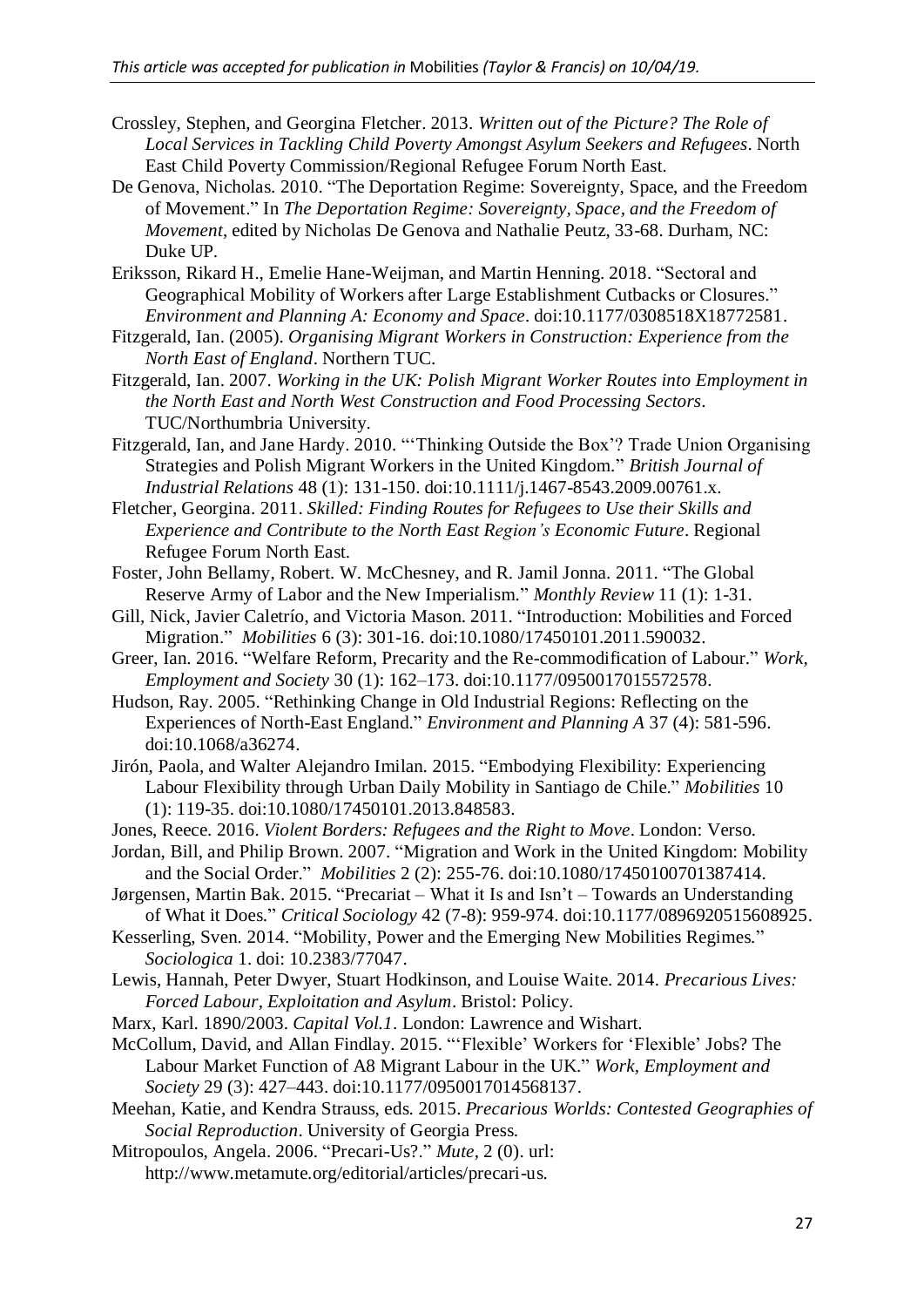- Munck, Ronaldo. 2015. "The Precariat: A View from the South." *Third World Quarterly*, 34 (5): 747-762. doi: 10.1080/01436597.2013.800751.
- Nayak, Anoop. 2003. *Race, Place and Globalization: Youth cultures in a changing world*. London: Bloomsbury.
- Nayak, Anoop. 2017. "Purging the Nation: Race, Conviviality and Embodied Encounters in the Lives of British Bangladeshi Muslim Young Women." *Transactions of the Institute of British Geographers* 42 (2): 289–302. doi: 10.1111/tran.12168.
- Neilson, David, and Thomas Stubbs. 2011. "Relative Surplus Population and Uneven Development in the Neoliberal Era: Theory and empirical application." *Capital and Class* 35 (3): 435-453. doi: 10.1177/0309816811418952.
- ONS. 2015. *Population by Country of Birth and Nationality Report: August 2015*. Office for National Statistics.
- ONS. 2016a. *Regional Labour Market: March 2016*.
- ONS. 2016b. *Regional Gross Disposable Household Income (GDHI): 1997 to 2014*.
- Paret, Marcel, and Shannon Gleeson. 2016. "Precarity and Agency through a Migration Lens." *Citizenship Studies* 20 (3-4): 277-294. doi:10.1080/13621025.2016.1158356.

Paton, Kirsteen, and Vickie Cooper. 2016. "It's the State, Stupid: 21st Gentrification and State-Led Evictions." *Sociological Research Online* 21 (3): 1-7. doi:10.5153/sro.4064.

Phillimore, Jenny, and Lisa Goodson. 2006. "Problem or Opportunity? Asylum Seekers, Refugees, Employment and Social Exclusion in Deprived Urban Areas." *Urban Studies* 43 (10): 1715-1736. doi:10.1080/00420980600838606.

Philo, Greg, Emma Briant, and Paline Donald. 2013. *Bad News for Refugees*. London: Pluto.

Renton, Dave. 2007. *Colour Blind? Race and Migration in North-East England since 1945*. Sunderland: University of Sunderland Press.

- Rogaly, Ben. 2009. "Spaces of Work and Everyday Life: Labour Geographies and the Agency of Unorganised Temporary Migrant Workers." *Geography Compass* 3 (6): 1975- 1987. doi:10.1111/j.1749-8198.2009.00290.x.
- Shaw, Keith, Adele Irving, Alison Jarvis, Robert Crow, Philip Edwards, and Paul Crawshaw. 2013. *The Impact of Welfare Reform in the North East.* Association of North East Councils.
- Smith, Chris. 2006. "The Double Indeterminacy of Labour Power: Labour Effort and Labour Mobility." *Work, Employment and Society* 20 (2): 389-402. doi: 10.1177/0950017006065109.
- Sporton, Deborah. 2013. "'They Control My Life': The Role of Local Recruitment Agencies in East European Migration to the UK." *Population, Space and Place* 19 (5): 443–458. doi:10.1002/psp.1732.
- Standing, Guy. 2011. *The Precariat: The New Dangerous Class*. London: Bloomsbury Academic.
- Stenning, Alison, and Stuart Dawley. 2009. "Poles to Newcastle: Grounding New Migrant Flows in Peripheral Regions." *European Urban and Regional Studies* 16 (3): 273-294. doi:10.1177/0969776409104693.
- Tomaney, John, and Neil Ward. 2001. "England and the 'New Regionalism'." *Regional Studies* 34 (5): 471-478. doi:10.1080/00343400050058710.
- United Nations Statistics Division. 2013. *Principles and Recommendations for a Vital Statistics System, Revision 3*. url:

http://unstats.un.org/unsd/demographic/sconcerns/migration/migrmethods.htm#B Urry, John. 2007. *Mobilities*. Cambridge: Polity.

Vickers, Tom. 2019. *Borders, Migration and Class: Producing Immigrants and Workers.* Bristol: Bristol University Press.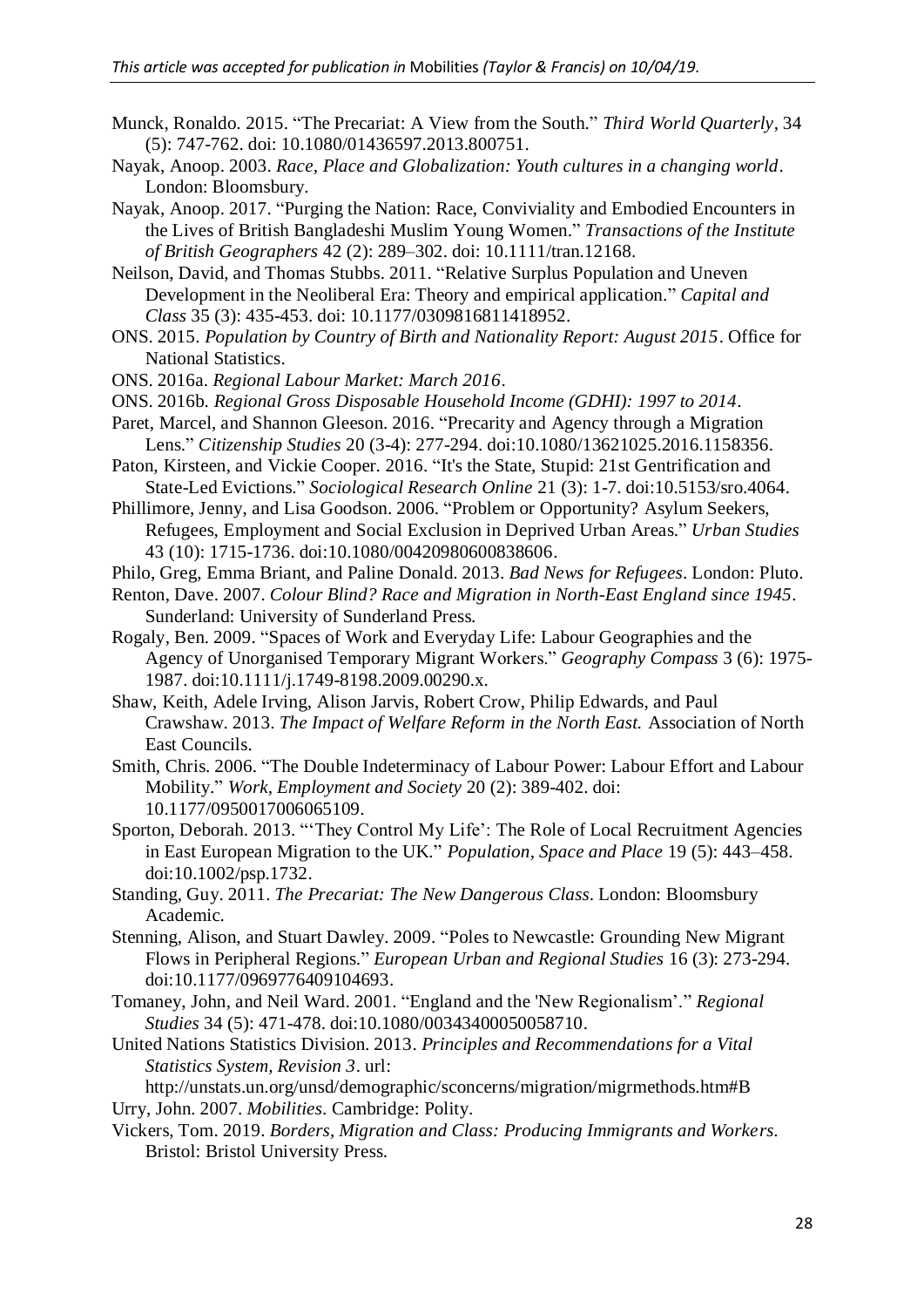- Vickers, Tom, John Clayton, Hilary Davison, Lucinda Hudson, Maria A. Cañadas, Paul Biddle, Sara Lilley, Georgina Fletcher, and Michal Chantkowski. 2016. *'New migrants' in the north east workforce: Final report*: Nottingham Trent University.
- Waite, Louise. 2009. "A Place and Space for a Critical Geography of Precarity?." *Geography Compass* 3 (1): 412-433. doi:10.1111/j.1749-8198.2008.00184.x.
- Wills, Jane, Kavita Datta, Yara Evans, Joanna Herbert, Jon May, and Cathy McIlwaine. 2010. *Global Cities at Work: New Migrant Divisions of Labour*. London: Pluto.
- Zhang, Chenchen. 2017. "Mobile Borders and Turbulent Mobilities: Mapping the Geopolitics of the Channel Tunnel." *Geopolitics*. doi: 10.1080/14650045.2017.1379994.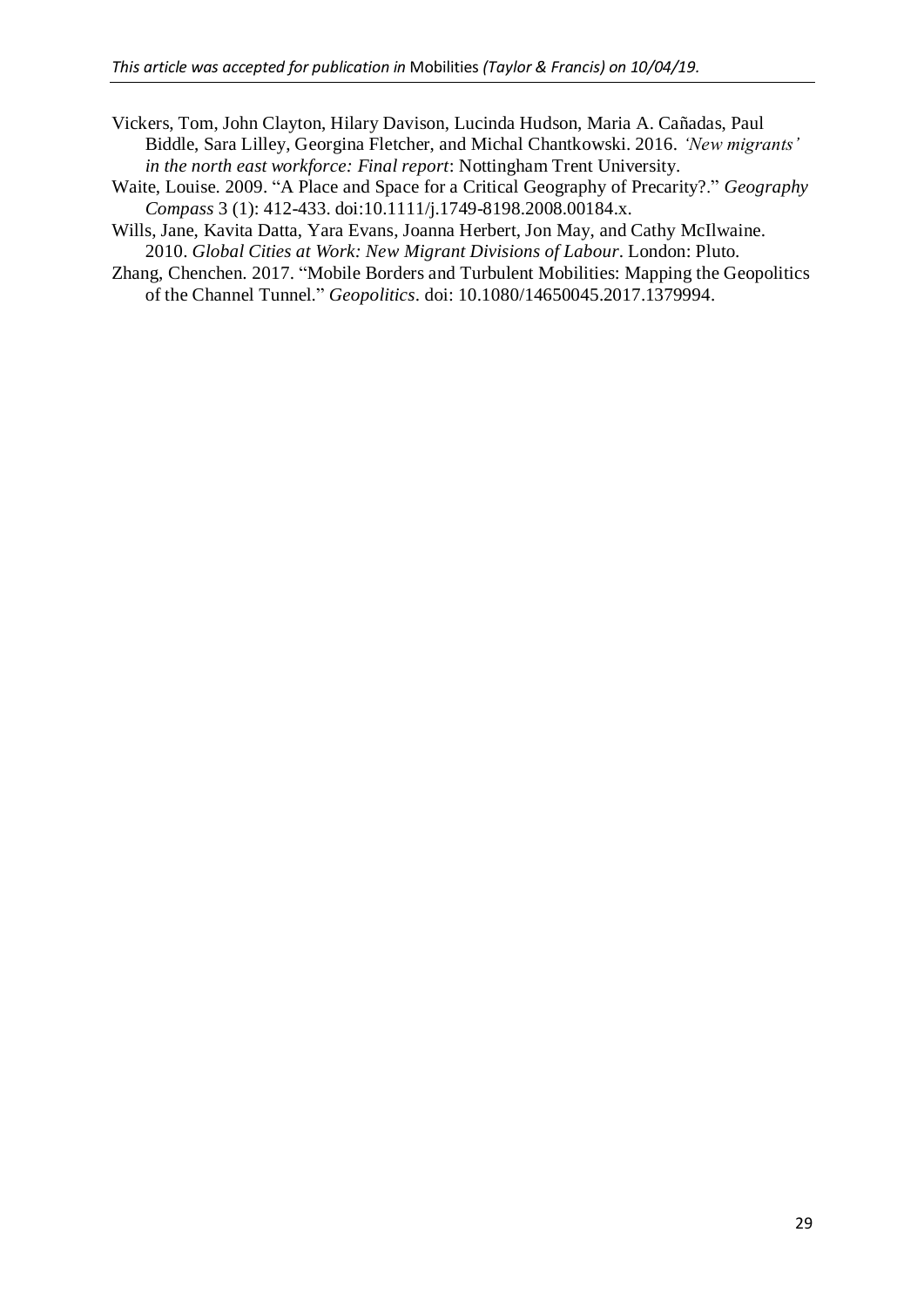# **Appendices**

|                                                     | Refugees 2005-           | Polish Migrants          | <b>General Population</b> |
|-----------------------------------------------------|--------------------------|--------------------------|---------------------------|
|                                                     | 2009                     | 2014-15                  | 2014-15                   |
| Currently Employed/Self-employed                    | 44.8%% (n=544)           | 81.1% (n=2,271)          | 70.0% (n=134,479)         |
| Looked for paid work in previous 4 weeks            | $\overline{a}$           | 26.0% (n=137)            | 18.4% (n=10,100)          |
| Work self-defined as temporary                      | 37.1% (n=193)            | $6.3\%$ (n=1,881)        | 5.9% (n=108,922)          |
| Mean actual hrs worked/week incl. overtime          | $\overline{\phantom{a}}$ | 41.47                    | 39.57                     |
| Median hourly wages                                 | $\frac{1}{2}$            | £7.94 (n=1,496)          | £10.87 (n=89,459)         |
|                                                     |                          |                          |                           |
| Sectors                                             |                          |                          |                           |
| Agriculture & fishing                               | $\blacksquare$           | $1.5\%$ (n=34)           | $1.6\%$ (n=2,136)         |
| Energy & water                                      | $\frac{1}{2}$            | $0.9\%$ (n=21)           | $1.5\%$ (n=1,990)         |
| Water supply; sewerage, waste management and        | $0.6\%$ (n=3)            |                          |                           |
| remediation activities                              |                          |                          |                           |
| Manufacturing                                       | 18.8% (n=87)             | 26.6% (n=603)            | 10.8% (n=14,557)          |
| Construction                                        | 5.4% (n=25)              | 7.2% (n=163)             | 6.8% (n=9,156)            |
| Wholesale and retail trade; repair of motor         | 13.8% (n=64)             |                          | $\frac{1}{2}$             |
| vehicles and motorcycles                            |                          |                          |                           |
| Accommodation & food service                        | 14.7% (n=68)             | 25.6% (n=580)            | 18.5% (n=24,920)          |
| activities/Distribution, hotels & restaurants       |                          |                          |                           |
| Transportation & storage + Information &            | 4.9% (n=23)              | 9.5% (n=215)             | $6.2\%$ (n=8,305)         |
| communication/Transport & communication             |                          |                          |                           |
| Financial & insurance activities/Banking, finance & | $1.5\%$ (n=7)            | 11.8% (n=268)            | 16.8% (n=22,593)          |
| insurance etc                                       |                          |                          |                           |
| Professional, scientific, & technical activities    | $1.9%$ (n=9)             | $\overline{\phantom{a}}$ | $\overline{a}$            |
| Administrative & support service activities         | 7.1% (n=33)              |                          |                           |
| Public administration & defence; compulsory social  | 27.6% (n=128)            | 12.7% (n=287)            | 31.6% (n=42,492)          |
| security + Education + Human health & social work   |                          |                          |                           |
| activities/Public admin, educ & health              |                          |                          |                           |
| Other services                                      | $1.7\%$ (n=8)            | 4.1% (n=93)              | $6.3\%$ (n=8,444)         |
|                                                     |                          |                          |                           |
| <b>Occupation Group</b>                             |                          |                          |                           |
| Managers, Directors And Senior Officials            | $3.7\%$ (n=17)           | $3.4\%$ (n=76)           | 10.0% (n=13,457)          |
| <b>Professional Occupations</b>                     | 3.9% (n=18)              | 5.6% (n=126)             | 19.4% (n=26,198)          |
| Associate Professional And Technical Occupations    | 5.6% (n=26)              | 4.3% (n=98)              | 13.6% (n=18,314)          |
| <b>Administrative And Secretarial Occupations</b>   | $3.0\%$ (n=14)           | 6.0% (n=135)             | 11.0% (n=14,840)          |
| <b>Skilled Trades Occupations</b>                   | 11.0% (n=51)             | 15.7% (n=355)            | 10.7% (n=14,424)          |
| Personal Service Occupations/Caring, Leisure And    | 17.8% (n=83)             | 8.4% (n=190)             | 9.9% (n=13,286)           |
| <b>Other Service Occupations</b>                    |                          |                          |                           |
| Sales And Customer Service Occupations              | 10.8% (n=50)             | 4.2% (n=95)              | 7.9% (n=10,633)           |
| Process, Plant And Machine Operatives               | 11.0% (n=51)             | 21.2% (n=481)            | 6.6% (n=8,910)            |
| <b>Elementary Occupations</b>                       | 33.3% (n=155)            | 31.4% (n=712)            | 10.9% (n=14,672)          |

Table A.1: Comparison of Polish migrants, Refugees and General Adult Population

*Data compiled from the ONS Annual Population Survey and the Survey of New Refugees*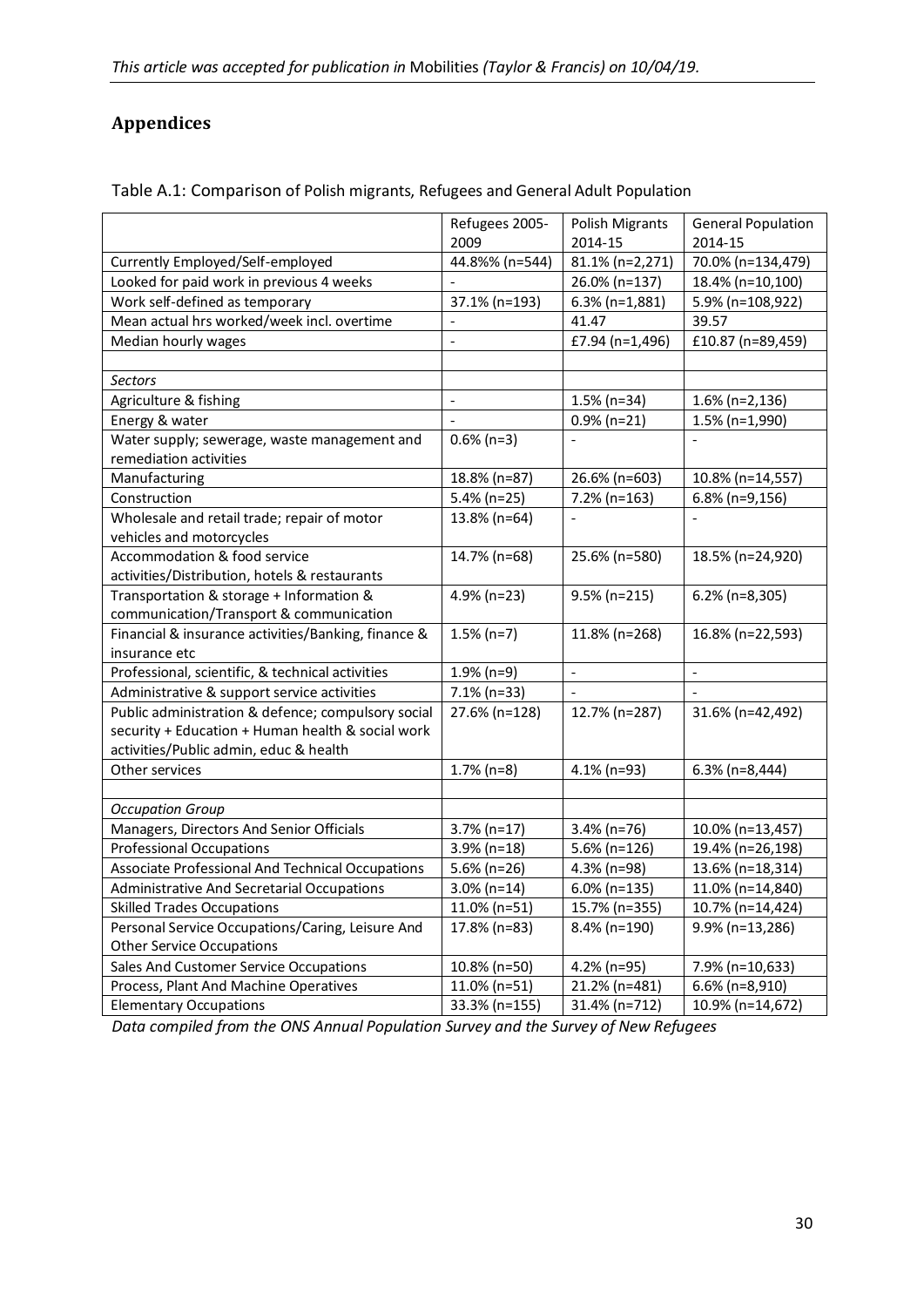## Table A2: Survey sample

| Sub-region                                    |                |
|-----------------------------------------------|----------------|
| Tyneside and Northumberland (NE postcodes)    | $31\%$ (n=126) |
| Sunderland and Durham (SR and DH postcodes)   | 24% (n=98)     |
| Teesside and Darlington (TS and DL postcodes) | 35% (n=139)    |
| Unknown (no postcode provided)                | 10% (n=39)     |
|                                               |                |
| Gender                                        |                |
| Male                                          | 51% (n=194)    |
| Female                                        | 49% (n=184)    |
|                                               |                |
| Age                                           |                |
| Under 16                                      | $1\%$ (n=3)    |
| 16-24                                         | 14% (n=55)     |
| 25-34                                         | 36% (n=143)    |
| 35-44                                         | 33% (n=128)    |
| 45-54                                         | 14% (n=55)     |
| 55-64                                         | $3% (n=10)$    |
|                                               |                |
| <b>Immigration Status</b>                     |                |
| EU10 migrants                                 | 28% (n=112)    |
| Refugees with leave to remain <sup>4</sup>    | 24% (n=98)     |
| Asylum seekers <sup>5</sup>                   | 22% (n=88)     |
| Other status/ unknown <sup>6</sup>            | 26% (n=104)    |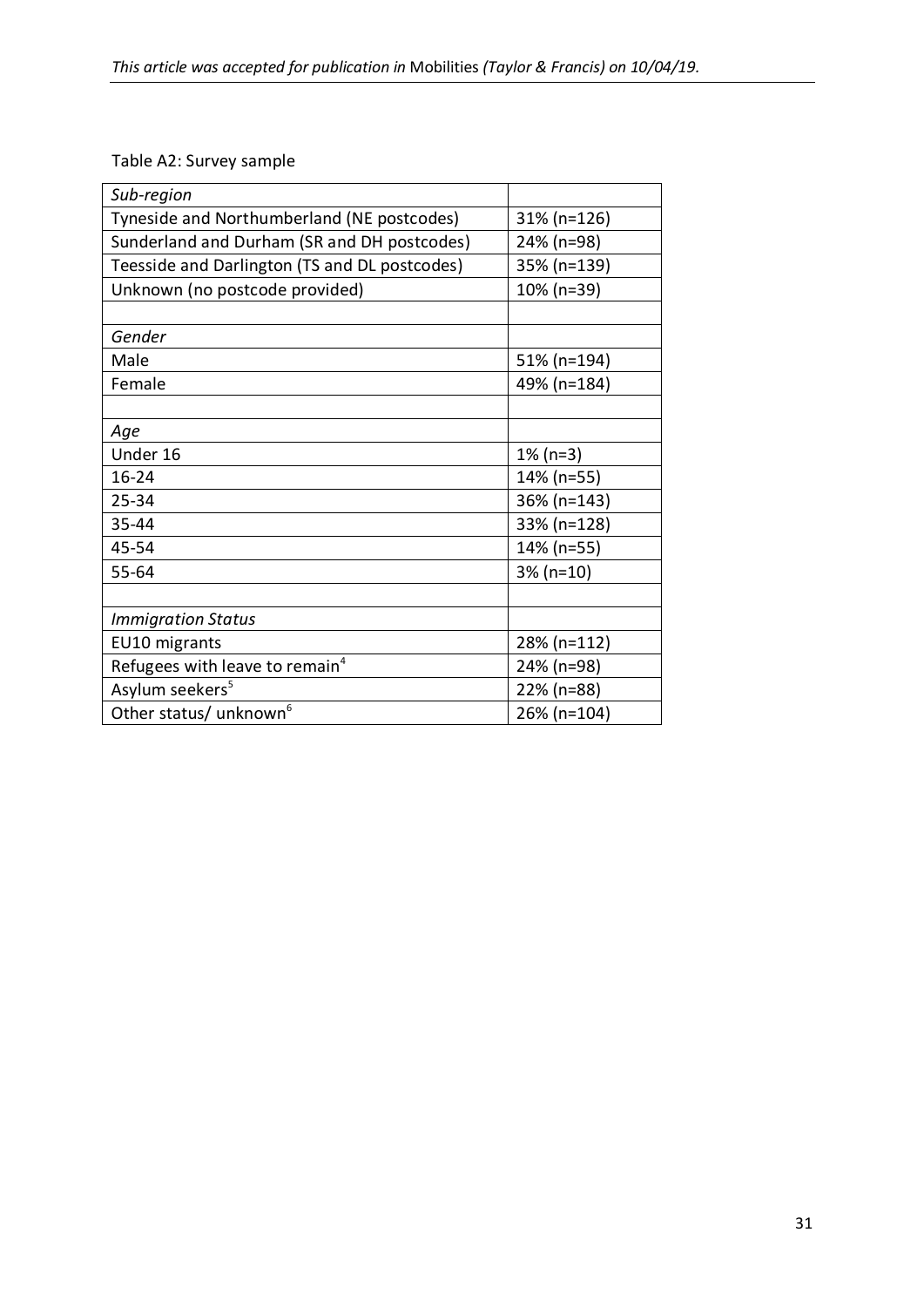| Sub-region                                 |              |  |
|--------------------------------------------|--------------|--|
| Tyneside and Northumberland                | 37% (n=15)   |  |
| Sunderland and Durham                      | 40% (n=16)   |  |
| <b>Teesside and Darlington</b>             | 18% (n=7)    |  |
| Unknown                                    | 5% (n=2)     |  |
|                                            |              |  |
| Gender                                     |              |  |
| Male                                       | 38% (n=15)   |  |
| Female                                     | 62% (n=25)   |  |
|                                            |              |  |
| Age                                        |              |  |
| Under 16                                   | $0\%$ (n=0)  |  |
| $16 - 24$                                  | 5% (n=2)     |  |
| 25-34                                      | 20% (n=8)    |  |
| 35-44                                      | 33% (n=13)   |  |
| 45-54                                      | 10% (n=4)    |  |
| 55-64                                      | $3% (n=1)$   |  |
| Unknown                                    | 30% (n=12)   |  |
|                                            |              |  |
| <b>Immigration Status</b>                  |              |  |
| EU10 migrants                              | 35% (n=14)   |  |
| Refugees with leave to remain <sup>7</sup> | 43% (n=17)   |  |
| Asylum seekers <sup>8</sup>                | $20\%$ (n=8) |  |
| Other status <sup>9</sup>                  | $3% (n=1)$   |  |

## Table A.3: Migrant qualitative interviews sample